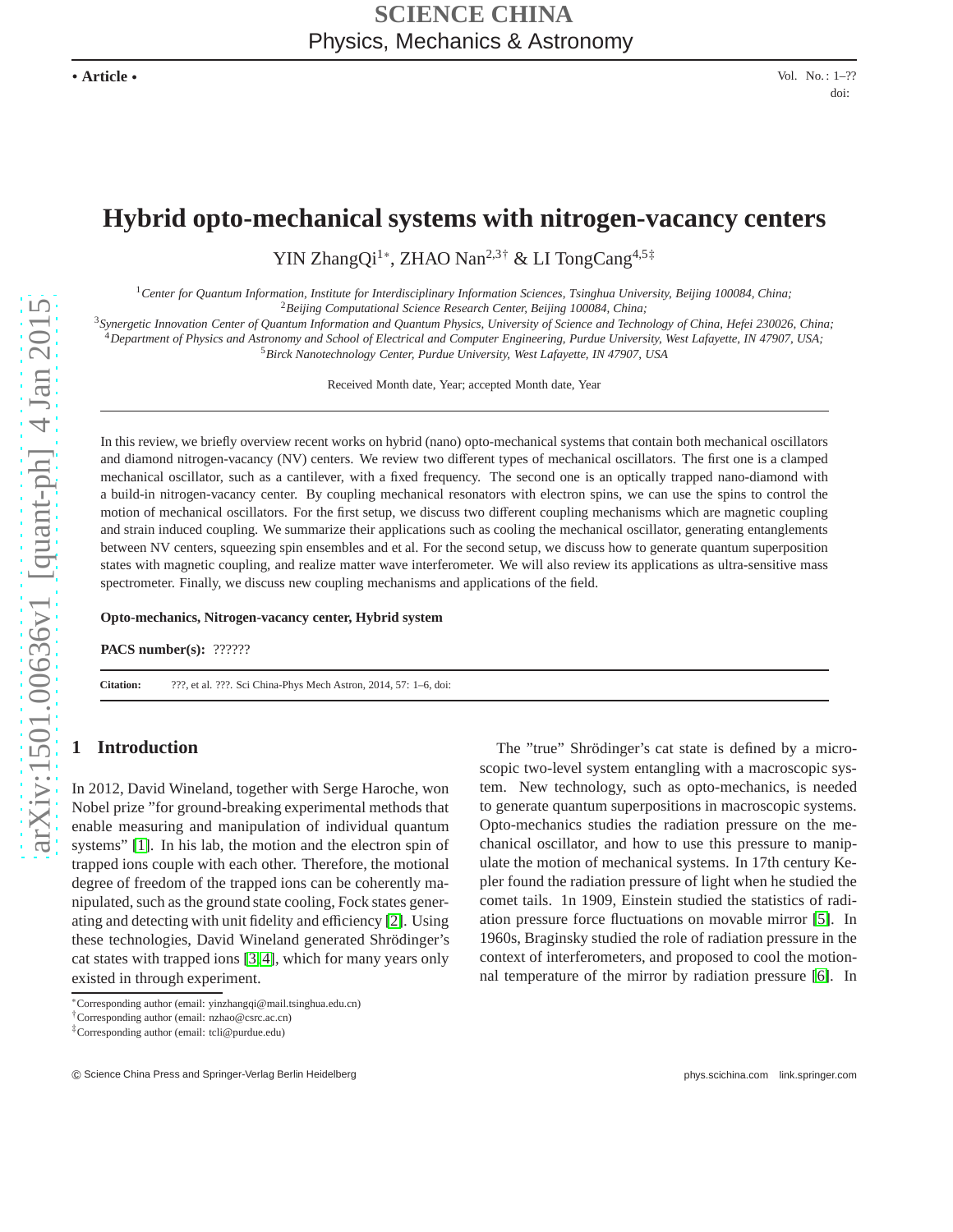1969, A. Ashkin observed optical trapping of micron-sized particles in liquid [\[7\]](#page-10-6). Two years later, optical levitation of glass spheres by an upward-propagating laser beam in both air and vacuum was demonstrated [\[8\]](#page-10-7). The optical tweezers now is widely used in atomic physics, chemistry and biology.

Recent years, we witness great developments of optomechanics [\[9](#page-11-0)[–11\]](#page-11-1). We have achieved the quantum ground state of macroscopic mechanical oscillators by traditional cryogenic techniques in 2010 [\[12\]](#page-11-2), or by active cooling in 2011 [\[13,](#page-11-3) [14\]](#page-11-4). We have developed many technologies based on opto-mechanics. For example, we have transferred the signals from light to mechanical oscillation, and vise versa [\[15\]](#page-11-5). We have realized optomechanically induced transparency [\[16\]](#page-11-6) and generated squeezed lights in opto-mechanical systems [\[17\]](#page-11-7). By using mechanical oscillator as an interface, quantum information has been able to exchange between microwave superconducting circuits and optical lights [\[18](#page-11-8)[–20\]](#page-11-9).

In future we aim to achieve the similar controlling ability of macroscopic resonators as we did in the trapped ions. Then we can generate Schrödinger's cat states with macroscopic objects [\[21\]](#page-11-10), or even macroscopic living objects, such as virus [\[22\]](#page-11-11). As macroscopic quantum superposition states become bigger and bigger, we hope to identify the intrinsic decoherence mechanisms such as gravity induced decoherence [\[23\]](#page-11-12), Continuous Spontaneous Localization models [\[24,](#page-11-13)[25\]](#page-11-14), and et al.. For readers who are interested in the theory and developments of optomechanics, please read these reviews [\[9](#page-11-0)[–11\]](#page-11-1).

In order to generate the non-classical states in an optomechanical oscillator, strongly quadratic coupling between the oscillator and the optical mode is essential [\[21\]](#page-11-10). However, it is usually very challenging to get the large quadratic coupling in experiments. Inspired by the trapped ion experiments, the quadratic coupling can be replaced by coupling the mechanical oscillator to a two-level quantum system, which can be controlled well externally. In order to get the stable macroscopic quantum states, the coherence time of both the mechanical oscillator and the spin 1/2 should be maximized. There are several proposals that based on quantum dots [\[26,](#page-11-15) [27\]](#page-11-16), atoms [\[28\]](#page-11-17), superconducting qubits [\[12\]](#page-11-2) and Nitrogen-vacancy centers (NV centers) [\[29](#page-11-18)[–32\]](#page-11-19). Among all these proposals, the ones with NV centers are most attractive. As NV centers have presented the coherence even at room temperature.

NV centers in diamond are usually regarded as artificial atoms in solid systems. The diamond lattice consists of covalently bond carbon atoms, which makes diamond very stiff. The valence electrons in diamond have huge bandgap (5.48 ev), which makes it transparent deep into the UV. In its lattice, nitrogen and vacancy are the most common defects. As shown in Fig. [1,](#page-1-0) an NV center consists of a nitrogen atom and a vacancy at the nearest neighboring site. The NV centers are usually negatively charged, possessing 6 electrons and spin  $S = 1$  in the ground state.



<span id="page-1-0"></span>Figure 1 Left figure shows lattice structure of diamond with nitrogenvacancy center. Right one shows the negatively charged NV center electronic energy level structure. Electronic spin polarization and readout is performed by optical excitation at 532 nm and red fluorescence detection around 637 nm. Ground-state spin manipulation is achieved by resonant microwave excitation. The ground-state triplet has a zero magnetic field splitting  $\simeq 2.87$ GHz. Figure adopted from Ref. [\[33\]](#page-11-20). Copyright (2012) by Nature Publishing Group.

NV centers are promising candidate system for quantum information processing. Single NV centers can be addressed using the confocal microscopy technique. The spin state of NV centers can be initialized and read-out at room temperature, respectively, by optical pumping and spin-dependent fluorescence. Furthermore, the spin state manipulation can be achieved by resonant microwave radiation. Because of the weak spin-orbital coupling of diamond material, and low concentration of  $^{13}$ C, the only spin-carrying isotope of carbon with natural abundance 1.1%, electron spin of NV centers in diamond has very long coherence time (∼ ms) even at room temperature [\[34\]](#page-11-21). All these properties mentioned above make NV centers excellent candidate for quantum logic elements for quantum information processing.

In addition to the applications in quantum information, NV centers are widely used as solid-state ultra sensitive magnetic field sensor. Again, because of the long coherence time, a tiny change of the magnetic field can be monitored by measuring its effect on the spin dynamics of NV centers. Recent experiments demonstrated high sensitivity  $\sim \frac{nT}{\sqrt{Hz}}$  at atomic scale resolution [\[35,](#page-11-22)[36\]](#page-11-23). Furthermore, recent research shows that, not only magnetic fields, other types of signal (e.g., electric fields, temperature, and strain etc.) which can be converted to magnetic signal can be also precisely measured by NV center spins. This makes NV centers very amazing multifunctional atomic-scale sensors.

There are two methods to interface the NV centers and the mechanical oscillators. The first one is based on strong magnetic field gradient to couple the mechanical oscillators with NV centers [\[29\]](#page-11-18). The second one requires the strain induced effective electric field to mix phonon mode with NV centers electron spins [\[37\]](#page-11-24). The strong coupling may reach in both of the methods. Once the strong coupling regime reaches, we may cooling the mechanical oscillator with coherent excitation exchange between spin and motion degrees. We can generate arbitrary superposition states of mechanical oscillator. We may realize phonon laser and squeezing in the system [\[37,](#page-11-24) [38\]](#page-11-25). The system can also be used for quantum in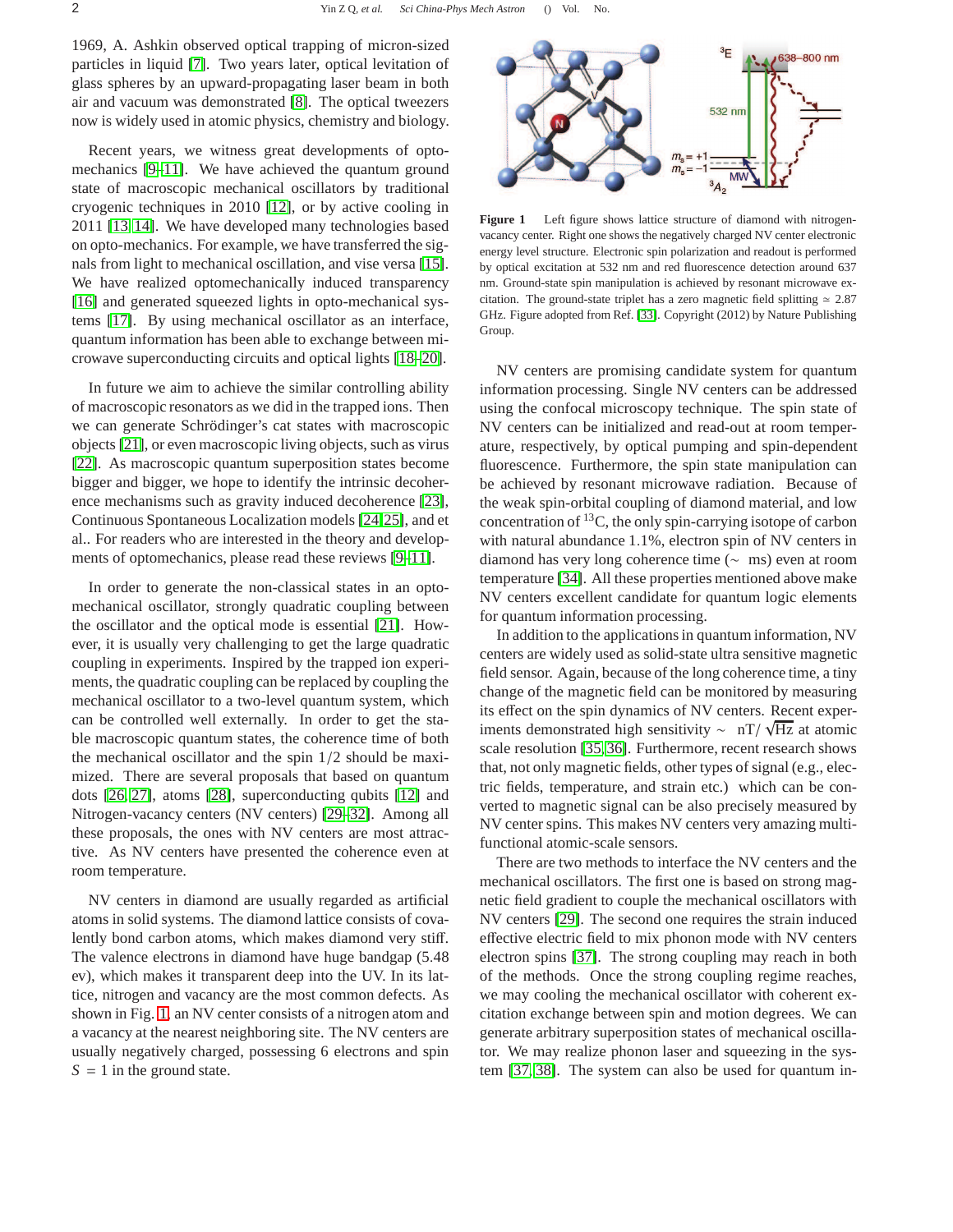formation processing [\[30\]](#page-11-26), as it can interface many different degree of freedom.

# To increase the coherence time of mechanical oscillator, we can optimize the design and choose the materials with high mechanical *Q*, such as  $Si_3N_4$  with *Q* around  $10^6$ [\[39\]](#page-11-27). However, the best way is optically trapping the nanodiamond in vacuum [\[22,](#page-11-11) [40–](#page-11-28)[48\]](#page-11-29). The mechanical *Q* factor in this system could be as high as  $10^{10}$ , which is comparable to the trapped ions. It is possible to cool the trapped nanoparticle from room temperature [\[49\]](#page-11-30). Another advantage is that the strong coupling between the oscillation and the spin can be realized with a modest magnetic field gradient around  $10<sup>5</sup>$ T/m. It is also possible to couple the rotation degree of freedom to the spins. Besides, the trapping frequency can be easily tuned, even completely turned off, which makes the time-of-flight measurement possible [\[50\]](#page-11-31).

In an optical trap, the motion of nano-particle can be cooled to mK by feedback without cavity [\[41,](#page-11-32) [42\]](#page-11-33). Ground state may reach by means of cavity sideband cooling [\[43,](#page-11-34)[44\]](#page-11-35), or by exchanging excitations between phonon and spin degrees [\[29,](#page-11-18) [50,](#page-11-31) [51\]](#page-11-36). Even at thermal states, matter wave interference could be observed in this systems [\[50,](#page-11-31) [52,](#page-11-37) [53\]](#page-11-38). By detecting the coherence of NV center spin, the ultra-sensitive mass spectrometer is realizable even at room temperature [\[54\]](#page-11-39).

This review is organized as follows. In Sec. [2,](#page-2-0) we will review the methods and applications of strong coupling between mechanical oscillator and NV centers. In Sec. [3,](#page-6-0) we will review how to observe macroscopic physics and achive ultra-sensitive detection in optically trapped nano-diamond that hosts NV centers. In Sec. [4,](#page-10-8) we will summarize and discuss the potential developments in the field.

# <span id="page-2-0"></span>**2 Nanomechanical cantilevers coupled with NV centers**

To couple NV center electron spins with mechanical resonator, we need to apply additional magnetic field gradient, or induce a strain in the lattice of diamond. Here we will briefly discuss these two different methods, and illustrate several applications for both of the methods.

### <span id="page-2-2"></span>**2.1 Magnetic field gradient induced coupling**

*2.1.1 The setup*



<span id="page-2-1"></span>Figure 2 A magnetic tip, which is attached to the end of a cantilever, is placed at a distance *h* above a single NV center. It creats a strong magnetic gradient near the electronic spin of the NV center. As the spin energy is in proportional to the magnetic field, a strong coupling between the NV center electrons spin and the motion of cantilever is created. Laser field is used for initializing and measuring the spin states. Microwave is used for manipulating the the spin states.

The idea of strong magnetic coupling between a mechanical oscillator and a NV center is shown in Fig. [2](#page-2-1) [\[29\]](#page-11-18). Here a single NV center electron spin is used for sensing the motion of the mechanical oscillator. It should be noted that the NV center can also be attached to the end of resonator [\[31\]](#page-11-40), other than the magnetic tip shown in Fig [2.](#page-2-1) The frequency of the mechanical oscillator is  $\omega_r$ . The oscillation induces a time-varying magnetic field which causes Zeeman shifts of the electron spin. The single phonon induces frequency shift  $\lambda = g_s \mu_b G_m a_0$ , where  $g_s \simeq 2$ ,  $\mu_B$  is Bohr magneton,  $G_m$  is the magnetic field gradient, and  $a_0 = \sqrt{\hbar/2m\omega_r}$  is the zero field fluctuation for a resonator of mass *m*. We will show that in the current experiments,  $\lambda$  can be as high as 100 kHz, which is larger than both the spin coherence time (1 ms), and the damping rate  $\gamma = \omega_r/Q$  of high *Q* mechanical resonators.

The Hamiltonian of the system can be written as

$$
H_S = H_{NV} + \hbar \omega_r a^{\dagger} a + \hbar \lambda (a + a^{\dagger}) S_z, \qquad (1)
$$

where  $H_{NV}$  describes the dynamics of NV center electron spin,  $a(a^{\dagger})$  is the annihilation(creation) operator of the phonon in mechanical oscillator, and  $S_z$  is the *z* component of the spin-1 operator of NV center. We assume that the NV sysmetry axis is also aligned along *z* direction. The NV center electron spin ground state is an  $S = 1$  triplet. The three states are labled as  $|0\rangle$ ,  $| \pm 1\rangle$ . Without external magnetic field, the levels  $|\pm 1\rangle$  are degenerate. The zero field splitting between |0) and  $|\pm 1\rangle$  is  $\omega_0/2\pi = 2.88$  GHz. In order to manipulate the levels  $|\pm 1\rangle$  individually, we add a static magnetic field  $B_0$ along *z* axis to break the degenerate states  $|\pm 1\rangle$ . The frequencies difference between  $|0\rangle$  and  $| \pm 1\rangle$  are  $\omega_{\pm 1} = \omega_0 \pm \mu_B B_0/\hbar$ .

In order to coherent exchange the excitation between mechanical resonator and the spin, we need to add microwaves to drive Rabi oscillations between  $|0\rangle$  and  $| \pm 1\rangle$ . We assume the magnetic field oscillation amplitudes is much less than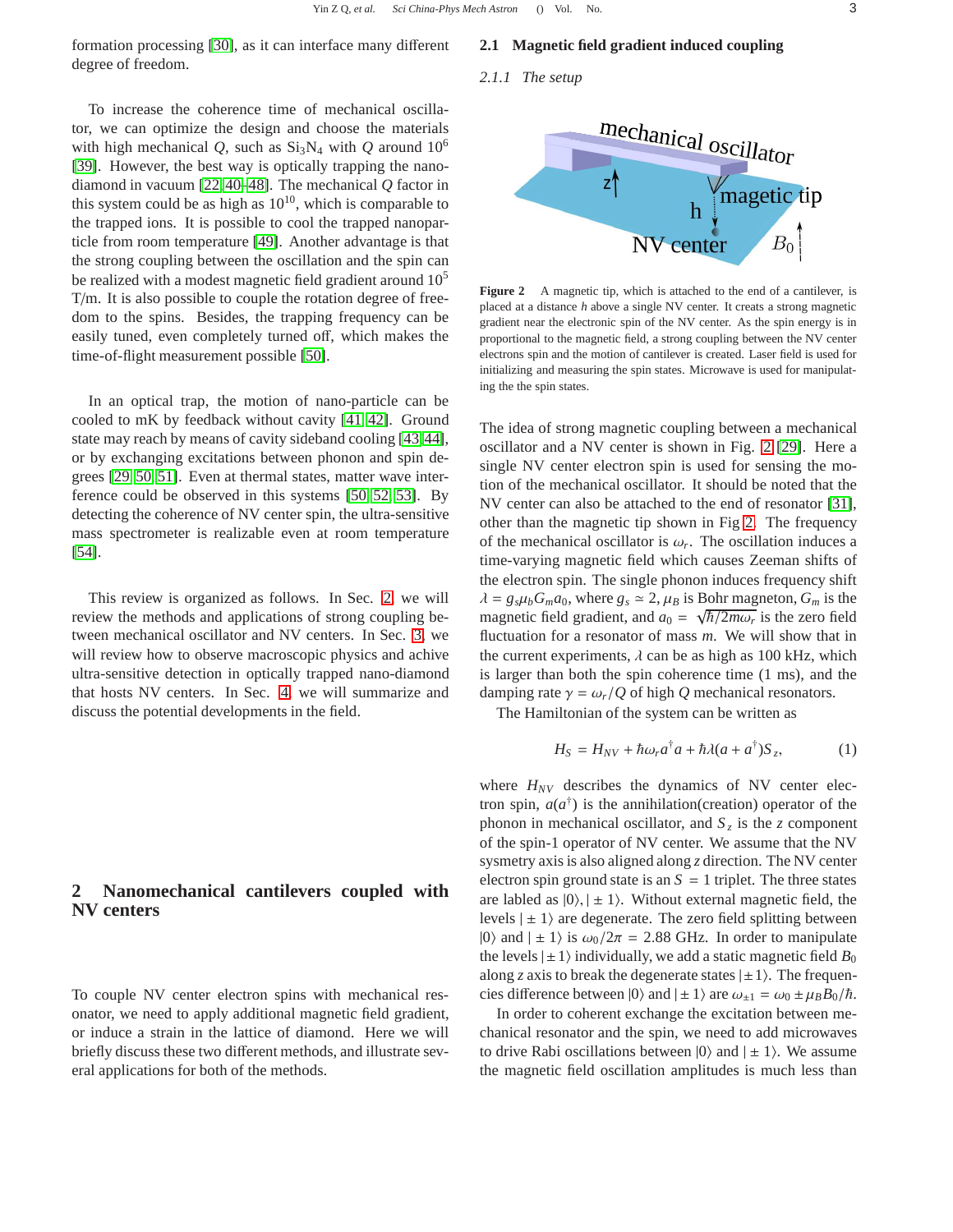$\hbar\omega_0/\mu_B$ . In rotating wave frame we have

$$
H_{NV} = \sum_{i=\pm 1} -\hbar \Delta_i |i\rangle\langle i| + \frac{\hbar \Omega_i}{2} (|0\rangle\langle i| + |i\rangle\langle 0|), \tag{2}
$$

where  $\Delta_{\pm 1}$  and  $\Omega_{\pm 1}$  denote the detunings and the Rabi frequencies of the two microwave transitions. For simplicity, we assume that  $\Delta_{+1} = \Delta_{-1} = \Delta$  and  $\Omega_{+1} = \Omega_{-1} = \Omega$ . The eigenstates of  $N_{NV}$  are  $|d\rangle = (|-1\rangle - | + 1\rangle)/\sqrt{2}$ ,  $|g\rangle = \cos \theta |0\rangle - \sin \theta |b\rangle$ , and  $|e\rangle = \cos \theta |b\rangle + \sin \theta |0\rangle$ , where  $|d\rangle = (| + 1\rangle + | - 1\rangle)\sqrt{2}$ , and tan(2θ) =  $-\sqrt{2}\Omega/\Delta$ . The eigenvalues corresponding to are  $\omega_d = -\Delta$ , and  $\omega_{e,g}$  $(-\Delta \pm \sqrt{\Delta^2 + 2\Omega^2})/2$ . In the case that  $\Delta < 0$ , the lowest energy state is  $|g\rangle$ . We adjust the frequency difference between |*d*) and  $|g\rangle$   $\omega_{dg} = \omega_d - \omega_g$  is equal to the mechanical frequency  $\omega_r$ , and the frequency difference between  $|e\rangle$  and  $|d\rangle$  $\omega_{ed} = \omega_e - \omega_d$  is largely detuned with  $\omega_r$ . Under the condition  $|\omega_r - \omega_{ed}| \gg \lambda$ , we will have effective Jaynes-Cummings Hamiltonian

<span id="page-3-0"></span>
$$
H_{JC} = \hbar \lambda_g |g\rangle \langle e|a^\dagger + \text{h.c.},\tag{3}
$$

where  $\lambda_g = -\lambda \sin \theta$ .

In this system, phonon-spin coupling strength  $\lambda$  is usually much less than phonon frequency  $\omega_r$ , which is around 10 MHz. Therefore, it is impossible to directly generate Schrödinger's cat states in this setup. We will discuss how to realize frequency tunable mechanical oscillator in the next section. By tuning the mechanical frequency less than  $\lambda$ , the Schorödinger's cat states in macroscopic mechanical resonator can be prepared with spin-dependent force [\[50\]](#page-11-31).

#### <span id="page-3-2"></span>*2.1.2 Applications as resonator cooling*

With JC Hamiltonian Eq. [\(3\)](#page-3-0), we can coherently manipulate the mechanical states with the help of spin states if strong coupling condition is fulfilled. The decay of mechanical resonator at temperature *T* is defined as  $\Gamma_r = k_B T / \hbar Q$ . The spin dephasing rate is  $\delta \omega_{dg}$ . The strong coupling condition is  $\lambda_g > \Gamma_r$ ,  $\delta \omega_{dg}$ . In experiments, we may use Si cantilever of dimensions  $(l, w, t) = (3, 0.05, 0.05) \mu m$  with frequency  $\omega_r$  = 7 MHz and  $a_0 = 5 \times 10^{-13}$  m. A magnetic tip can induce gradient field  $G_m = 10^7$  T/m at the distant  $h = 25$  nm. The phonon-spin coupling strength  $\lambda = 100$  kHz is realizable. The mechanical Q can be as high as  $10<sup>5</sup>$  and the heating rate is  $\Gamma_r/2\pi = 20$  kHz. The spin decay can be around  $\delta \omega_{gd} = 1$ kHz if we use Carbon-13 purified diamond. Therefore, the strong coupling condition can be fulfilled.



<span id="page-3-1"></span>**Figure 3** Steady state phonon occupation number  $n_f$  as a function of environment thermal excitation  $N_{th}$ . The value of  $N_{th}^c$  denotes the crossover from LD regime to a regime where phonon cooling is strongly suppressed and finally  $n_f = N_{th}$ . Firgure adopted from Ref. [\[55\]](#page-11-41). Copyright (2010) by The American Physical Society.

To manipulate the phonon states of the resonator, the first step is to cool it to the ground state. If the mechanical oscillator frequency is high enough, e.g.  $> 1$  GHz, we can use the traditional cryogenic techniques to cool the environment to 10 mK, and the resonator is already in its quantum ground state. Usually the resonator frequency is around MHz, we have to use active method to cool it to ground state. In optomechanics, we need cavity mode as an vacuum bath to cool the mechanical mode. In this setup, we don't need cavity, as NV center can be used as an effective vacuum bath. By using JC Hamiltonian [\(3\)](#page-3-0) and optical pump technology of NV center spin states, we can cool the resonator to the ground state. The basic idea is as follows. We initialize the NV center spin to  $|0\rangle$  by optical pump in the time scale less than 1  $\mu$ s. Then we use microwave to prepare the spin state to  $|g\rangle$ . By turning on the microwave driving we use JC Hamiltonian [\(3\)](#page-3-0) to exchange transfer excitation from resonator to the NV center spin in the time scale  $1/\lambda_g \sim 10 \mu s$ . As last we initialize the NV center again. By repeating the process, the excitations in resonator are quickly removed. Under the condition  $\lambda_g > \Gamma_r$ , the quantum ground state cooling should be possible. If we carefully adjust the detuning of driving microwave and laser, the above procedure can automatically repeated to cool the mechanical resonator [\[29\]](#page-11-18).

The above cooling method is only valid for low temperature  $T < 1$  K and mechanical frequency  $\omega_r \sim 1$  MHz. For high temperature, the Lamb-Dicke(LD) limit is not fulfilled, the cooling with NV center spins is no longer possible [\[55\]](#page-11-41), as shown in Fig. [3.](#page-3-1) When thermal phonon phonon is larger than  $N_{th}^c = 10^4$ , the cooling effects quickly disappear. After quantum ground state being prepared, arbitrary superposition states of resonator should be possible. However, to generate the high fidelity phonon states, we need a high *Q* resonator, which is very difficult for this system. We will discuss this problem in Sec. [3.](#page-6-0)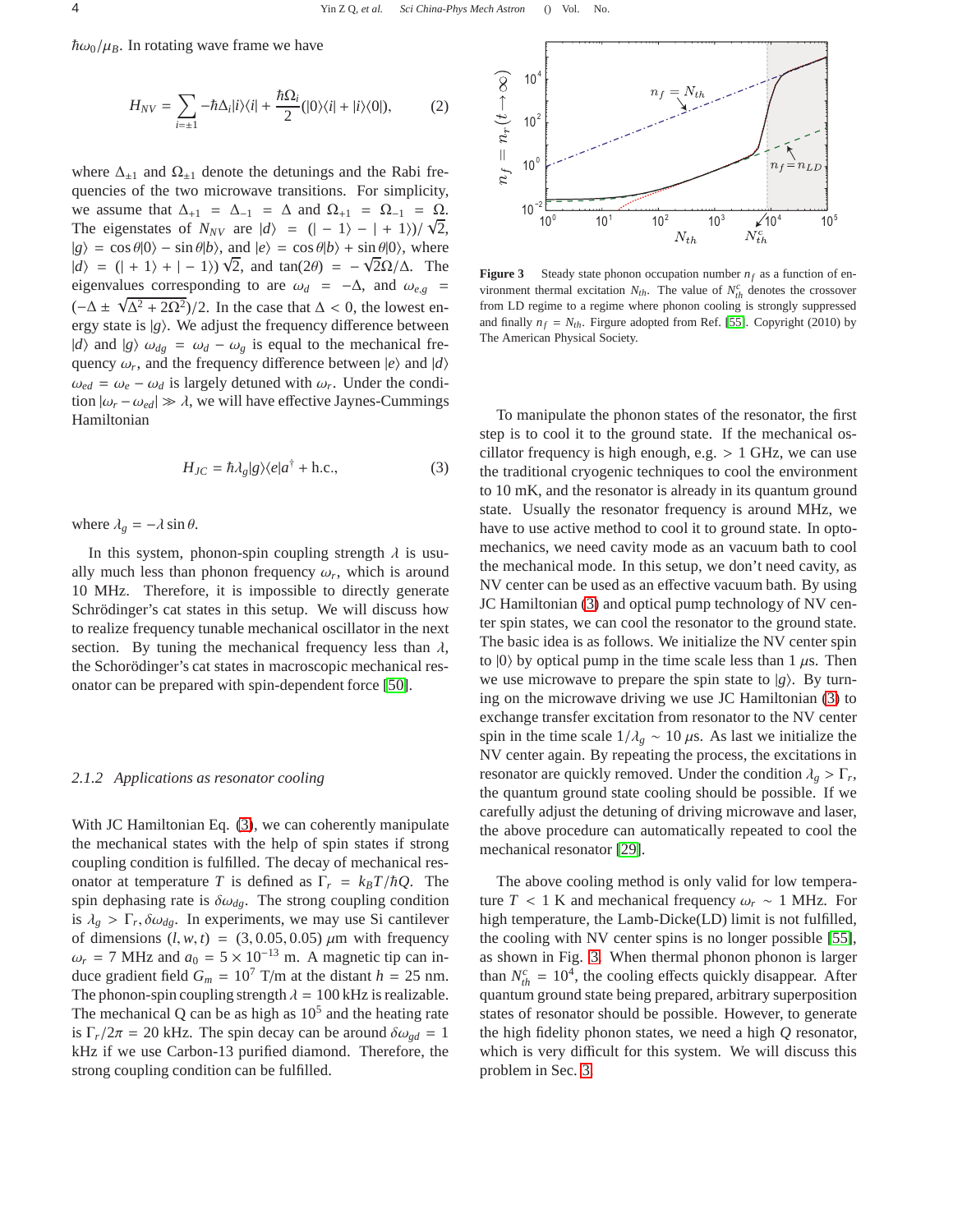#### <span id="page-4-3"></span>*2.1.3 Applications in quantum information processing*

Once mechanical ground state is prepared, the mechanical resonator can be used for quantum information processing [\[56](#page-11-42)[–58\]](#page-12-0). By charging the mechanical oscillator, distant coupling between resonators is also possible [\[30\]](#page-11-26).



<span id="page-4-0"></span>**Figure 4** A scheme to entangle multiple NV centers spins that couple with the same mechanical oscillator. (a) An array of evenly spaced magnetic tips are attached at the end of a nanomechanical cantilever, under which are oneto-one correspondent NV centers. Figure adapted from Ref. [\[57\]](#page-11-43). Copyright (2010) by The American Physical Society.

In order to entangle distant NV centers, here we need to couple multiple NV centers to the same mechanical oscillator, which is used as a quantum bus. As shown in Fig. [4a](#page-4-0), Xu and et al. considered the scheme that an array of a NV centers locate equally distance, above which are one-to-one magnetic tips attached at the end a cantilever. The qubits are encoded in two spins levels 0) and  $-1$ . We applied a microwave to globally drive all the NV center spins. We assume that all NV center spins have the same transition frequency  $\omega_0$  and the frequency of microwave is on resonant with  $\omega_0$ . We define the new basis for the spins as  $|\pm\rangle = (|-1\rangle + |+1\rangle)/\sqrt{2}$ . Consider the case that the Rabi frequency of microwave  $\Omega$  is comparable to the mechanical frequency  $\omega_r$ , in rotating wave approximation, we have the effective Hamiltonian of the system as

<span id="page-4-1"></span>
$$
H_I = \sum_{j=1}^{n} \frac{\lambda}{2} a |+\rangle_j \langle -|\exp[-i\delta(t)dt] + \text{h.c.},\tag{4}
$$

with  $\delta(t) = \omega_r - \Omega(t)$ . The collective Hamiltonian Eq. [\(4\)](#page-4-1) can be used for generating W states. As an example, initially we prepare the phonon state to the Fock state  $|1\rangle$  with phonon number 1, and the NV centers to the state  $|-\rangle_1|-\rangle_2\cdots|-\rangle_n$ . We set the detuning  $\delta(t) = 0$ , the W state  $|W\rangle =$  $(|+\rangle_1|-\rangle_2\cdots|-\rangle_n + |-\rangle_1|+\rangle_2\cdots|-\rangle_n\cdots|-\rangle_1|-\rangle_2\cdots|+\rangle_n)/\sqrt{n}$ can be generated at the time  $t = \pi/(\sqrt{n\lambda})$ .

If the detuning  $\delta(t)$  is much larger than coupling strength  $\lambda$ , it will induce the effective spin-spin coupling between NV centers [\[56,](#page-11-42) [59\]](#page-12-1). In Ref. [\[56\]](#page-11-42), they only considered two NV centers coupling with the same cantilever. Assume the detuning  $\delta_1 = \delta_2 = \delta$ , to the second order we have the effective Hamiltonian

$$
H_{eff} = \frac{\hbar \lambda_g^2}{4\delta} [(a^\dagger a + \frac{1}{2})(\sigma_{1z} + \sigma_{2z}) - (\sigma_{1+}\sigma_{2-} + \sigma_{1-}\sigma_{2+})].
$$
 (5)

As we discussed in Sec. [2.1.2,](#page-3-2) the phonon-spin coupling  $\hbar\lambda$ could be around 100 kHz. In order to fulfill the condition  $\delta \gg \lambda_g$ , we choose  $\hbar \delta$  in the order of 1 MHz. The spin-spin coupling  $\hbar \lambda_g^2/(4\delta)$  is in the order of 10 kHz, which is larger than both NV center spin decoherence rate and the effective phonon decay rate at 10 mK temperature. Therefore, it is possible to generate the entanglement among NV centers spins in experiments with high fidelity.



<span id="page-4-2"></span>**Figure 5** Schematic view of a scalable quantum information processor on an electromechanical quantum bus and NV centers spins as qubits. Figure adapted from Ref. [\[30\]](#page-11-26). Copyright (2010) by Nature Publishing Group.

The idea can be extended to realize a scalable quantum information processor [\[30\]](#page-11-26). As shown in Fig. [5,](#page-4-2) the processor consist an array of *N* nanomechanical resonators, each of which is coupled magnetically to an electronic spin qubit associated with an impurity located in the substrate below. As we discussed in Sec. [2.1.1,](#page-2-2) the resulting spin-phonon coupling could be as high as 50 kHz under the magnetic gradient  $10<sup>7</sup>$  T/m. The long range interaction between distant sites can be established by charging the resonator and capacitively coupling with the nearby wire. The Hamiltonian of the resonators is

$$
H_{cr} = \sum_{i} \hbar \omega_r a_i^{\dagger} a_i + \frac{\hbar}{2} \sum_{i,j} g_{ij} (a_i + a_i^{\dagger}) (a_j + a_j^{\dagger}) = \sum_{n} \hbar \omega_n a_n^{\dagger} a_n
$$
\n(6)

After combining magnetic and electric coupling Hamiltonians, we have the full Hamiltonian of the system,

$$
H_{cr} = H_s(t) + \hbar \sum_n \hbar \omega_n a_n^{\dagger} a_n + \frac{1}{2} \sum_{i,n} \lambda_{i,n} (a_n^{\dagger} + a_n) \sigma_z^i, \quad (7)
$$

where  $H_s t$ ) =  $\sum_i \hbar (\delta_i \sigma_z^i + \Omega_i(t) \sigma_x^i)/2$ ,  $\omega_n$  and  $a_n$  denote frequencies and collective mode operators for phonon eigenmodes. This model is quite similar as the quantum computation proposal for trapped ions systems. However, here the decoherence mechanism and physical implementation are different. Anyway, the idea of using hybrid systems that contain mechanical resonators array and NV centers for quantum information processing needs to be further investigated in future.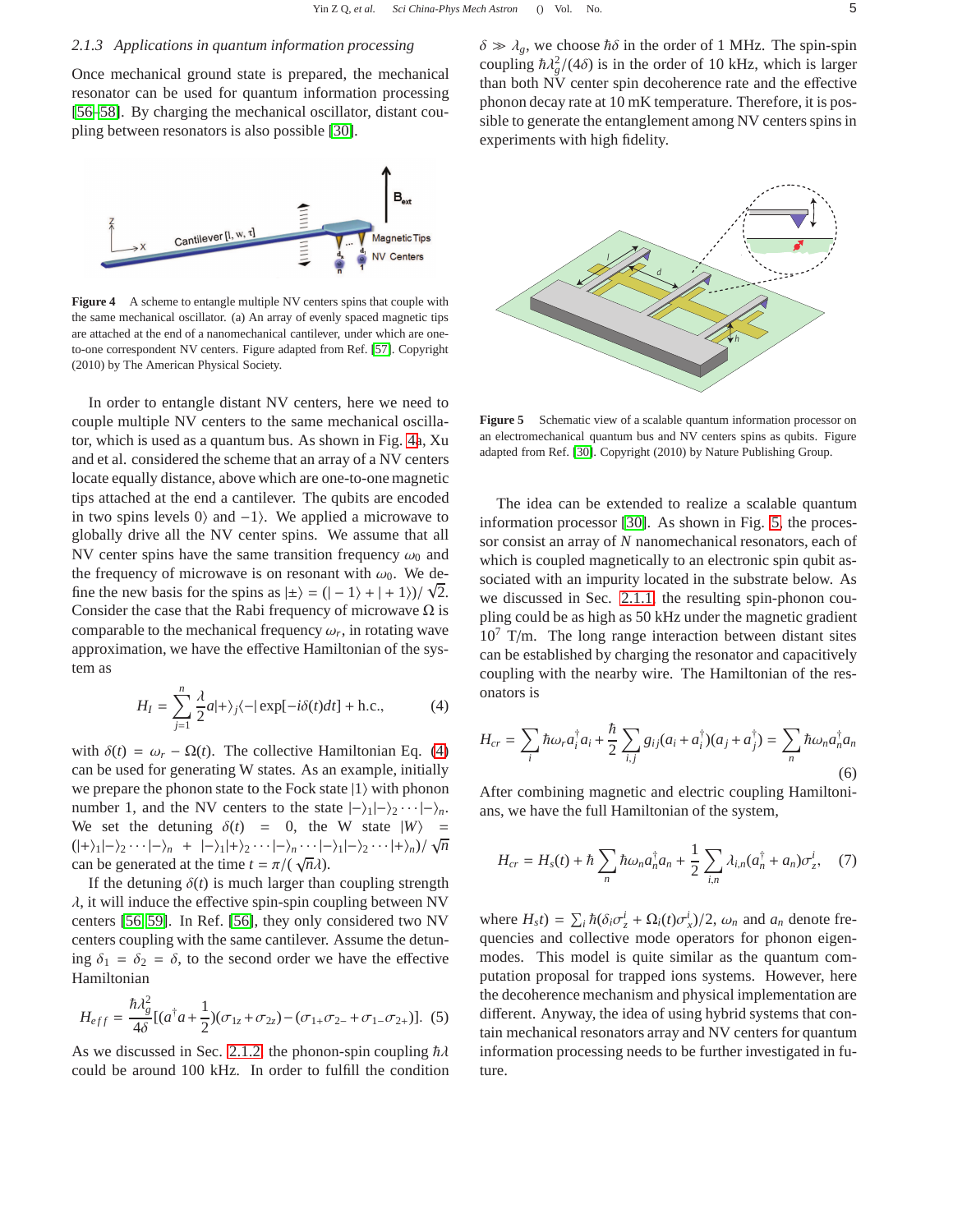### *2.1.4 Applications in ultra-sensitive measurement*

As the resonator is coupled with NV center spin, we can use NV center as a detector to measure the state of resonator [\[31,](#page-11-40) [32\]](#page-11-19). Therefore, the NV center spin can be used as an ultra-sensitive detector for mechanical resonators. Even strong coupling conditions is not fulfilled, we may still detect the Brownian motion of resonator in classical regime.



**Figure 6** (a) A confocal microscope monitors the fluorescence of a single NV defect hosted in a diamond nanocrystal placed at the extremity of a SiC nanowire. A microwave antenna is used to manipulate the NV electronic spin, while a micro-fabricated magnetic structure approached in the vicinity of the suspended NV centre generates a strong magnetic field gradient. (b), The electronic levels structure of the NV centres at zero magnetic field. (c), Fluorescence map of the system recorded with the confocal microscope while scanning the objective position. The isolated bright spot circled in red corresponds to the fluorescence of a single NV centre. Inset: zoom on the nanowire extremity. Figure adapted from [\[31\]](#page-11-40). Copyright (2011) by Nature Publishing Group.

In Ref. [\[31\]](#page-11-40), it realized the hybrid system that a single nitrogen-vacancy center coupled with a nanomechanical oscillator. A single NV center hosted in a nano-diamond is placed at the extremity of a Sic nanowire. By adding a strong magnetic field gradient to the system, a magnetic coupling between NV center and mechanical oscillator is induced. The motion of nanowire can be probed by reading out a single electron spin of the NV center.

Reference [\[32\]](#page-11-19) reported the coherent coupling of a mechanical cantilever to the single spin of NV center. The authors used the electronic spin of an NV center to sense the motion of a magnetized cantilever. Although the magnetic field change due to the motion of the cantilever is very small, it can still be monitored by measuring the NV center spin coherence. This was achieve with the help of the spin echo technique, where the spin is flipped by microwave  $\pi$  pulses during the evolution. With this technique, the unwanted background noise is filtered out, while the signal to be detected (i.e., the magnetic field signal from the cantilever motion) is magnified. In Ref. [\[32\]](#page-11-19), the authors successfully demonstrated a motion sensing with precision down to ∼ pm under ambient conditions. Later, we will show the spin-echo-based technique is not limit in motion sensing. Indeed, it can be applied in sensing various types of signals [\[54\]](#page-11-39).

### **2.2 Strain induced coupling**

### *2.2.1 Model*

In the previous subsection, we summarized the recent works on hybrid systems with a mechanical resonator and a NV center, where a strong magnetic gradient induces spin-phonon coupling. In this section, we will discuss new a mechanism that couples NV center electrons and the the phonon mode in diamond, strain induced spin-phonon coupling, and effective spin-spin interactions between NV centers [\[37,](#page-11-24) [60\]](#page-12-2). The spin-spin interactions can induce spin squeezing in NV center ensembles (NVE), which may be used in NVE magnetometry.



<span id="page-5-0"></span>**Figure 7** (a) All-diamond doubly clamped mechanical resonator with an embedded NV centers ensemble (NVE). (b) Spin levels and transitions of NV centers electron spins. Local perpendicular strain induced by beam bending mixes the  $|\pm 1\rangle$  states. (c) NV centers spins in the two-level subspace  $|\pm 1\rangle$ off-resonantly couple with a common mechanical mode. (d) NVE collective spins squeezing. Figure adopted from Ref. [\[37\]](#page-11-24). Copyright (2013) by The American Physical Society.

As shown in Fig. [7\(](#page-5-0)a), we consider an NVE embedded in a single crystal diamond nanobeam. When beam oscillates, it strains the lattice of diamond, and induces direct coupling between NV center electrons spins and the mechanical mode. Here we write down the Hamiltonian for NV center, in the presence of external electric and magnetic fields  $\vec{E}$  and  $\vec{B}$  [\[37,](#page-11-24) [61\]](#page-12-3)

$$
H_{\rm NV} = (D_0 + d_{\parallel} E_z) S_z^2 + \mu_B g_s \vec{S} \cdot \vec{B} - d_{\perp} [E_x (S_x S_y + S_y S_x) + E_x (S_x^2 - S_y^2)],
$$
 (8)

where  $D_0/2\pi = 2.88$  GHz is the zero field splitting,  $g_s \approx 2$ ,  $\mu_B$  is the Bohr magneton, and  $d_{\parallel}$  ( $d_{\perp}$ ) is the ground state electric dipole moment in the direction parallel (Perpendicular) to the NV axis [\[62\]](#page-12-4).

As shown in Fig. [7\(](#page-5-0)b), motion of nanoresonator changes the local strain of the NV center, and induces an effective electric field. We are interested to the near resonant coupling between a single motion mode and  $|\pm 1\rangle$  transition of the NV center. The Zeeman splitting between  $|\pm 1\rangle$  is  $\Delta_B = g_s \mu_B B_z/\hbar$ . The perpendicular component of strain  $E_{\perp}$  mixes  $|\pm 1\rangle$  states with interaction Hamiltonian  $E_{\perp} = E_0(a + a^{\dagger})$ , where *a* is the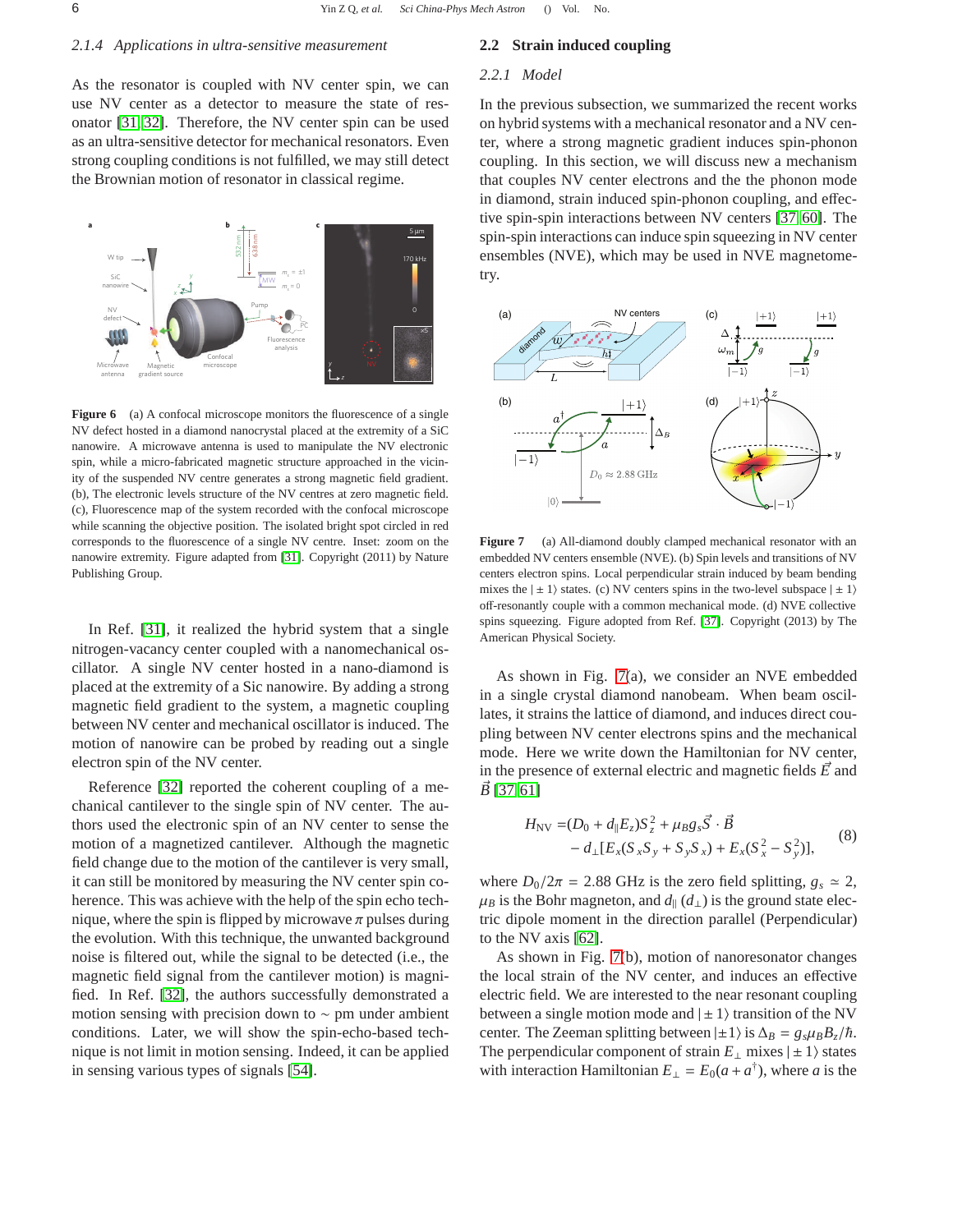destruction operator of the resonator mode with frequency  $\omega_m$ .  $E_0$  is the zero point motion of the beam induced perpendicular strain. The parallel strain also induces the level shifts between  $|\pm 1\rangle$  and  $|0\rangle$ . However, in the subspace  $|\pm 1\rangle$ the parallel strain plays no role in the system, as state  $|0r\rangle$  is not involved. In this subspace, the interaction Hamiltonian of each NV center is

$$
H_I = \hbar g (a^\dagger \sigma_i^- + a \sigma_i^+), \tag{9}
$$

where  $\sigma_i^{\pm} = |\pm 1\rangle\langle \mp 1|$  is Pauli operator for *i*th NV center and *g* is the single phonon coupling strength. For NVE, we can define the collective spin operators,  $J_z = \frac{1}{2} \sum_i |1\rangle_i \langle 1| - |1\rangle_i \langle -1|$ and  $J_{\pm} = J_x \pm iJ_y = \sum_i \sigma_i^{\pm}$ . The total Hamiltonian is

$$
H_T = \omega_m a^\dagger a + \Delta_B J_z + g(a^\dagger J_- + aJ_+). \tag{10}
$$

Here for simplicity, we assume that coupling *g* is uniform for all NV centers. The interaction between NV centers is also neglected as we assume that they are far apart from each other.

The coupling strength *g* can be estimated with the follow equation [\[37\]](#page-11-24)

$$
\frac{g}{2\pi} \approx 180 \left(\frac{\hbar}{L^3 w \sqrt{\rho E}}\right)^{1/2},\tag{11}
$$

where  $\rho$  is the mass density and *E* is the Young's modulus of diamond. Up to now, we only achieved the single phonon coupling strength *g* ∼ 0.25 Hz in a diamond resonator [\[60\]](#page-12-2). Theoretically, we may get  $g \sim 1$  kHz in future. For a beam of dimensions  $(L, w, h) = (1, 0.1, 0.1) \mu m$  we got  $\omega_m/2\pi \sim 1$ GHz and coupling  $g/2\pi \sim 1$  kHz. We define the single spin cooperativity  $\eta = g^2 T_2 / (\gamma \bar{n}_{th})$ , where  $\gamma = \omega_m / Q$  is the mechanical decay rate and  $T_2$  is the spin dephasing time, and  $\bar{n}_{th}$ is the thermal equilibrium phonon number for resonator. It is found that  $\eta$  could be as high as 0.8 for  $T = 4$  K,  $T_2 = 10$  ms, and  $Q = 10^6$ . To get  $\eta > 1$ , we need to further decrease the dimension of the diamond resonator, or decrease the temperature *T*. Similarly as Sec., the Hamiltonian can also be used for cooling the mechanical oscillator if the strong coupling condition is fulfilled [\[38\]](#page-11-25).

#### *2.2.2 Spin squeezing*

Similarly as we discussed in Sec. [2.1.3](#page-4-3) [\[56,](#page-11-42) [59\]](#page-12-1), in large detuning limit that  $g \ll \Delta = \Delta_B - \omega_m$ , we can adiabatically eliminate the mechanical mode *a*, and get effective spin-spin interactions [\[37\]](#page-11-24). The effective Hamiltonian is

<span id="page-6-1"></span>
$$
H_{eff} = \omega_m a^{\dagger} a + (\Delta_B + \lambda a^{\dagger}) J_z + \frac{\lambda}{2} J_+ J_-, \qquad (12)
$$

where  $\lambda = 2g^2/\Delta$ . The Hamiltonian Eq. [\(12\)](#page-6-1) can be used for generating spin squeezing state. To generate the spin squeezed state, we initialized the NVE to coherent spin state  $|\psi_0\rangle$  along *x* axis which satisfies  $J_x|\psi_0\rangle = J|\psi_0\rangle$ . It has equal transverse variances  $\langle J_x^2 \rangle = \langle J_x^2 \rangle = J/2$ . The interaction term

 $J_+J_- = \mathbf{J}^2 - J_{x}^2 + J_z$ , where total angular momentum *J* is conserved and  $J_z^2$  induces spin variance squeezing in one direction, as shown in Fig. [7\(](#page-5-0)d). The squeezing can be qualified by the parameter

$$
\xi^2 = \frac{2J\langle \Delta J_{\text{min}}^2 \rangle}{\langle J_x \rangle^2},\tag{13}
$$

where  $\langle \Delta J_{\text{min}}^2 \rangle = \frac{1}{2}(V_+ - \sqrt{v_-^2 + V_{yz}^2})$  is the minimum spin uncertainty with  $V_{\pm} = \langle J_y^2 \pm J_z^2 \rangle$  and  $V_{yz} = \langle J_y J_z + J_z J_y \rangle / 2$ . If we prepare the spin squeezed state with  $\xi^2$  < 1, it has a direct applications for magnetometry of NVE below the projection noise ilmit [\[63\]](#page-12-5).



<span id="page-6-2"></span>**Figure 8** (a) Spin squeezing parameter versus scaled precession time with  $N = 100$  spins. Thick blue (gray) lines show the calculated squeezing parameter for  $T_2 = 10$  ms and values of  $\bar{n}_{\text{th}}$  as shown. For each curve, the squeezing is optimized. Dashed lines are calculated from the linearized equations for the spin operator averages. (b) Optimal squeezing versus number of spins. Lower (upper) line shows power law fit for  $\bar{n}_{\text{th}} = 1(10)$  and  $T_2 = 1(0.01)$  s . Other parameters in both plots are  $\omega_m = 1$  GHz,  $g/2\pi = 1$  kHz,  $Q = 10^6$ . Figure adopted from Ref. [\[37\]](#page-11-24). Copyright (2013) by The American Physical Society.

In Fig [8\(](#page-6-2)a), the squeezing parameter verse time is plotted for an ensemble of  $N = 100$  spins and several  $\bar{n}_{th}$ . The decoherence of spin and mechanical decay is also considered by solving master equation [\[37\]](#page-11-24). We plot the scaling of the squeezing parameter with *J* for small decoherence in Fig. [8\(](#page-6-2)b). It was found the scalling is  $\xi_{opt}^2 \sim J^{-2/3}$ .

# <span id="page-6-0"></span>**3 Optically trapped nano-diamond that hosts NV centers**

As we stated in the introduction, one of the key factors affecting macroscopic Schrödinger's cat state is the mechanical Q factor. In this section we will focus on the optically trapped nanodiamond system, whose mechanical Q factor is not related the the material, but the pressure of the vacuum. For the current technology, we can have Q has high as  $10^{10}$ . Therefore, the life time of Schrödinger's cat state can be as long as millisecond.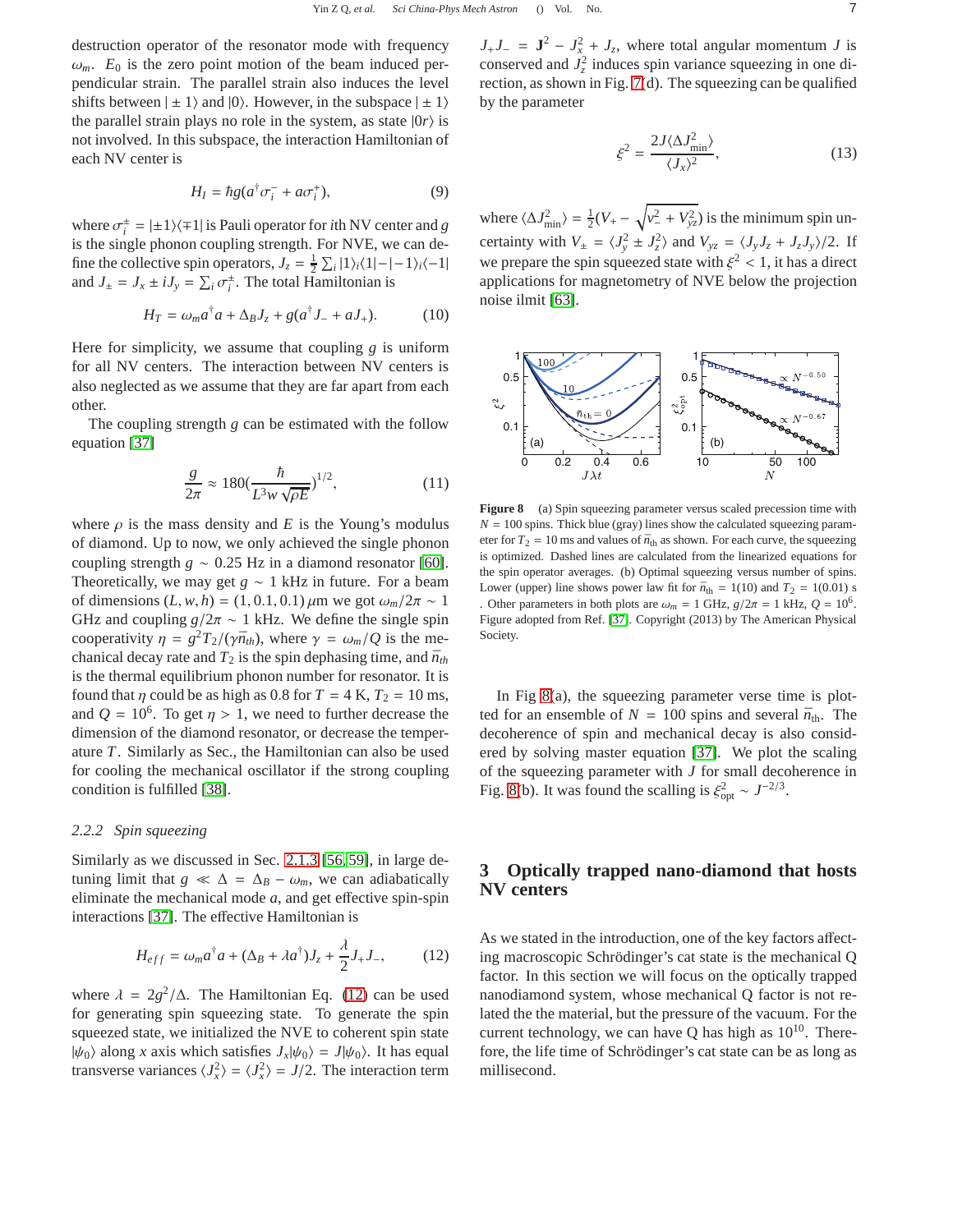# **3.1 Scheme and Fock States Preparation**



<span id="page-7-0"></span>**Figure 9** (a) A nanodiamond with a NV center is optically trapped in vacuum with spin-mechanical coupling enabled through a nearby magnetic tip and opto-mechanical coupling through a cavity around. (b) The atomic structure (left) and the level diagram (right) in the ground state manifold for a NV center in the nanodiamond. Figure adopted from [\[50\]](#page-11-31). Copyright (2013) by The American Physical Society.

As shown in Fig. [9a](#page-7-0), we consider a nano-diamond trapped by an optical tweezers in a high-Q cavity in vacuum. Therefore, the mechanical motion of the nanodiamond couples with the cavity mode. The trap is located in a place that the cavity mode has the maximum gradient. Near the NV center, there is a magnet tip, which induces a strong magnetic field gradient. The magnetic gradient couples the mechanical motion and the electron spin. There is also a microwave source to control the spin of the NV center inside the nanodiamond. As the nanodiamond is optically trapped in the vacuum, the coherence time of the mechanical mode for its center-of-mass motion is long [\[50\]](#page-11-31). The frequency of the optical trap can be quickly tuned through control of the laser intensity. This feature is important as we can cool the mechanical mode to the ground state in a strong trap and prepare large quantum superposition states of the nanodiamond in a weak trap by a quench of the trap frequency.

Once the resonator cooled down, we can generate many non-classical states, such as Fock states. The NV spin is initially set to the state  $|0\rangle$ , which is decoupled from the mechanical mode during the cooling. Initialization and single shot detection of the NV spin have been well accomplished experimentally [\[64\]](#page-12-6). We assume that the NV center is at a position with zero magnetic field and a large field gradient. We apply a microwave drive with the Hamiltonian  $H_{drive} = \hbar(\Omega_{NV,+1}e^{i\omega_{l+}t}|\theta\rangle\langle+1| + \Omega_{NV,-1}e^{i\omega_{l-}t}|\theta\rangle\langle-1| + h.c.)/2$ and set the Rabi frequency  $\Omega_{\text{NV},\pm 1} = \Omega_{\text{NV}}$  and the detuning  $\Delta_{\pm} \equiv \omega_{l\pm} - \omega_{\pm 1} = \Delta$ . With  $\Delta \gg |\Omega_{\text{NV}}|$ , we adiabatically eliminate the level  $|0\rangle$  and get the following effective Hamiltonian

$$
H_e = \hbar \omega_m a_m^{\dagger} a_m + \hbar \Omega \sigma_z + \hbar \lambda (\sigma_+ + \sigma_-) (a_m + a_m^{\dagger}), \quad (14)
$$

where  $\Omega = |\Omega_{\text{NV}}|^2/4\Delta$ ,  $\sigma_z = |+\rangle\langle+| - |-\rangle\langle-|$ ,  $\sigma_+ = |+\rangle\langle-|$ ,  $\sigma$ <sub>-</sub> =  $|\rightarrow\rangle$ \+|, and we have defined the new basis states  $|+\rangle = (| + 1 \rangle + | - 1 \rangle)/\sqrt{2}$ ,  $|-\rangle = (| + 1 \rangle - | - 1 \rangle)/\sqrt{2}$ . In the limit  $\lambda \ll \omega_m$ , we set  $\Omega = \omega_m/2$  and use the rotating wave approximation to get an effective interaction Hamiltonian between the mechanical mode and the NV center spin, with the form

$$
H_{JC} = \hbar \lambda \sigma_+ a_m + h.c..
$$

This represents the standard Jaynes-Cummings(J-C) coupling Hamiltonian. Similarly, if we set  $\Omega = -\omega_m/2$ , the anti J-C Hamiltonian can be realized with

$$
H_{aJC}=\hbar\lambda\sigma_{+}a_{m}^{\dagger}+h.c..
$$

Arbitrary Fock states and their superpositions can be prepared with a combination of J-C and anti J-C coupling Hamiltonians. For example, to generate the Fock state  $|2\rangle_m$ , we initialize the state to  $|+\rangle|0\rangle_m$ , turn on the J-C coupling for a duration  $t_1 = \pi/(2\lambda)$  to get  $|\rightarrow|1\rangle_m$ , and then turn on the anti J-C coupling for a duration  $t_2 = t_1/\sqrt{2}$  to get  $|+\rangle|2\rangle_m$ . The Fock state with arbitrary phonon number  $n_m$  can be generated by repeating the above two basic steps, and the interaction time is  $t_i = t_1/\sqrt{i}$  for the *i*th step. Superpositions of different Fock states can also be generated. For instance, if we initialize the state to  $(c_0|+\rangle + c_1|-\rangle) \otimes |0\rangle_m/\sqrt{2}$  through a microwave with arbitrary coefficients  $c_0$ ,  $c_1$ , and turn on the J-C coupling for a duration  $t_1$ , we get the superposition state  $|-$ i $\otimes$ (*c*<sub>1</sub>|0)<sub>*m*</sub> + *ic*<sub>0</sub>|1)<sub>*m*</sub>)/  $\sqrt{2}$ . Using the optical cavity, the Fock state  $|n_m\rangle_m$  of mechanical mode can also be mapped to the corresponding Fock state of the output light field [\[43\]](#page-11-34).

The effective QND Hamiltonian for the spin-phonon coupling takes the form

$$
H_{QND}=\hbar\chi\sigma_z a_m^\dagger a_m,
$$

with  $\chi = 4\Omega \lambda^2/(4\Omega^2 - \omega_m^2)$  when the detuning  $||\Omega| - \omega_m/2| \gg$  $\lambda$ . The Hamiltonian  $H_{OND}$  can be used for a quantum nondemolition measurement(QND) measurement of the phonon number: we prepare the NV center spin in a superposition state  $|+\rangle + e^{i\phi}(-\rangle)/\sqrt{2}$ , and the phase  $\phi$  evolves by  $\phi(t)$  =  $\phi_0 + 2\chi n_m t$ , where  $n_m = a_m^{\dagger} a_m$  denotes the phonon number. Through a measurement of the phase change, one can detect the phonon number.

Let us estimate the typical parameters. A large magnetic field gradient can be generated by moving the nanodiamond close to a magnetic tip. Though magnetic gradient up to  $10^7$  T/m has been realized [\[65,](#page-12-7) [66\]](#page-12-8), here we take the gradient  $G = 10^5$  T/m, which is much less than the one used in Sec. [2.1.2](#page-3-2) [\[29\]](#page-11-18). We get the coupling  $\lambda \approx 2\pi \times 52$  kHz for a nanodiamond with the diameter  $d = 30$  nm in an optical trap with a trapping frequency  $\omega_m = 2\pi \times 0.5$  MHz. The QND detection rate  $2|\chi| \sim 2\pi \times 25$  kHz with the detuning  $||\Omega| - \omega_m/2| \sim 5\lambda$ . The NV electron spin dephasing time over 1.8 ms has been observed at room temperature [\[34\]](#page-11-21), which is long compared with the Fock state preparation time  $1/\lambda$  and the detection time  $1/(2|\chi|)$ .

#### **3.2 Macrocopic quantum superpositions**

To prepare spatial quantum superposition state, we need to generate quantum superposition of the nanodiamond at dis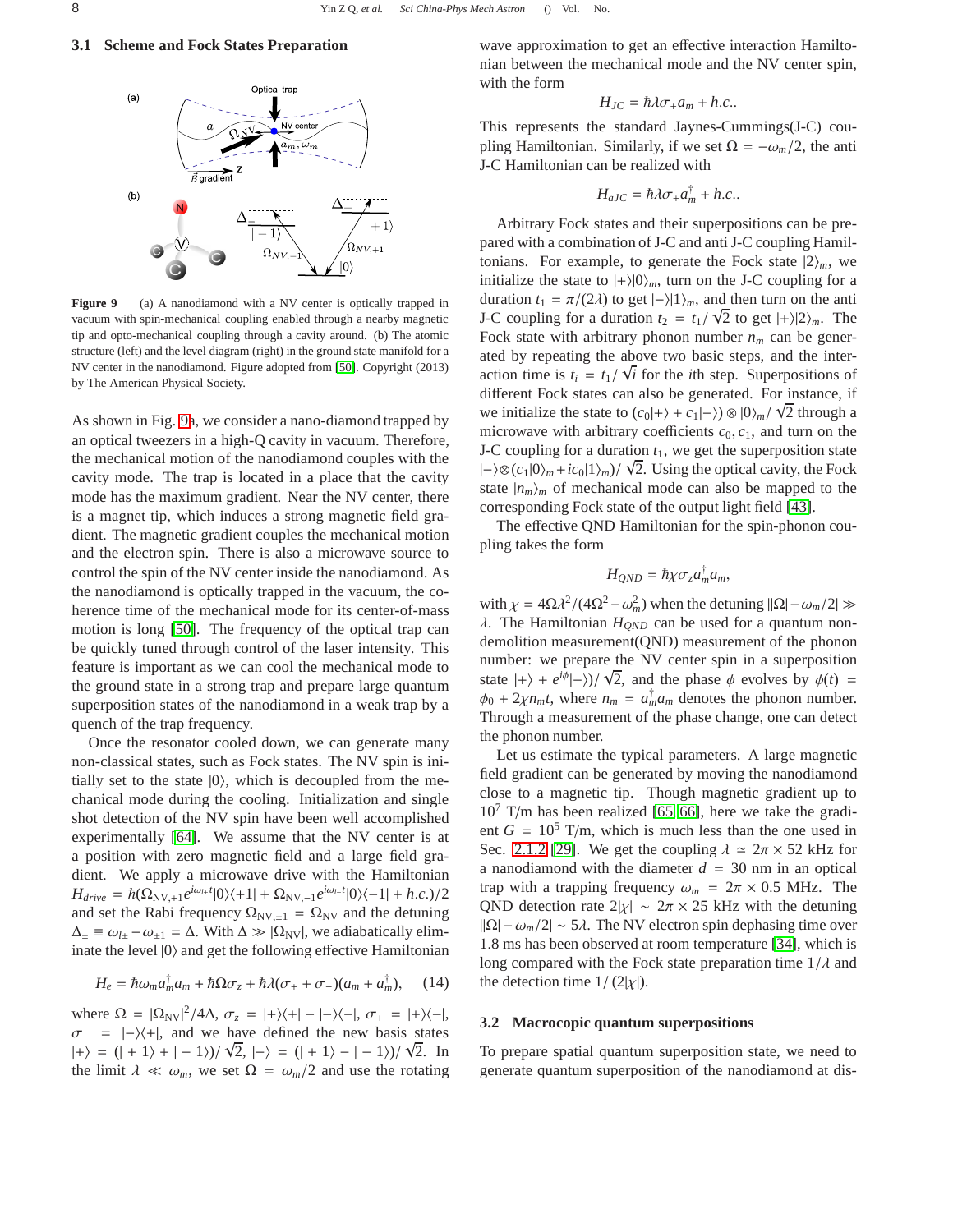tinct locations. To detect the superposition state, we need to do interference experiment, either with matter wave [\[50\]](#page-11-31) or with the spin [\[52\]](#page-11-37).

#### *3.2.1 Matter wave interference*

Without the microwave driving, the spin-mechanical coupling Hamiltonian takes the form

<span id="page-8-0"></span>
$$
H = \hbar \omega_m a_m^{\dagger} a_m + \hbar \lambda S_z (a_m + a_m^{\dagger}). \tag{15}
$$

The mechanical mode is initialized to the vacuum state  $|0\rangle_m$ (or a Fock state  $|n_m\rangle_m$ ) in a strong trap with the trapping frequency  $\omega_{m0}$  and the NV center spin is prepared in the state  $|0\rangle$ . Although the ground state cooling is most effective in a strong trap, to generate large spatial separation of the wave packets it is better to first lower the trap frequency by tuning the laser intensity for the optical trap. While it is possible to lower the trap frequency through an adiabatic sweep to keep the phonon state unchanged, a more effective way is to use a nonadiabatic state-preserving sweep [\[67\]](#page-12-9), which allows arbitrarily short sweeping time. We denote  $|n_m\rangle_{m1}$  as the mechanical state in the lower frequency  $\omega_{m1}$ . We then apply an impulsive microwave pulse to suddenly change the NV spin to the state  $(|+1\rangle+|-1\rangle)/\sqrt{2}$  and simultaneously decrease the trap frequency to  $\omega_{m2} \leq \omega_{m1}$ . The evolution of the system state under the Hamiltonian [\(15\)](#page-8-0) then automatically split the wave packet for the center-of-mass motion of the nanodiamond. The splitting attains the maximum at time  $T_2/2 = \pi/\omega_{m2}$ , where the maximum distance of the two wave packets in the superposition state is  $D_m = 8\lambda a_2/\omega_{m2} = 4g_s\mu_B G/(m\omega_{m2}^2)$ , where  $a_2 = \sqrt{\hbar/2m\omega_{m2}}$ . At this moment, the system state is

$$
|\Psi_S\rangle = (|+1\rangle|D_m/2\rangle_{n_m} + |-1\rangle| - D_m/2\rangle_{n_m})/\sqrt{2}, \qquad (16)
$$

where  $| \pm D_m/2 \rangle_{n_m} \equiv (-1)^{a_m^{\dagger} a_m} e^{\pm D_m (a_m^{\dagger} - a_m)/4a_2} |n_m \rangle_1$  is the displaced Fock state (or coherent states when  $n_m = 0$ ). This is just the entangled spatial superposition state.

The maximum distance  $D_m$  is plotted in Fig. [10a](#page-8-1) versus trap frequency, magnetic field gradient, and diameter *d* of the nanodiamond, and superposition states with separation *D<sup>m</sup>* comparable to or larger than the diameter *d* is achievable under realistic experimental conditions.

<span id="page-8-1"></span>

To transform the entangled cat state  $|\Psi_{S}\rangle$  to the standard cat state  $|\psi_{\pm}\rangle_{n_m} \equiv (|D_m/2\rangle_{n_m} \pm | - D_m/2\rangle_{n_m})/\sqrt{2}$ , we need to apply a disentangling operation to conditionally flip the NV spin using displacement of the diamond as the control qubit. This can be achieved as different displacements of the wavepacket induce relative energy shifts of the spin levels due to the applied magnetic field gradient [\[50\]](#page-11-31). To detect spatial superposition state, we can turn off the optical trap and let the spatial wave function freely evolve for some time *t*. The split wave packets will interference just like the Young's double slit experiment. The period of the interference pattern is  $\Delta z = 2\pi \hbar t/(mD_m)$ . As an estimation of typical parameters, we take  $\omega_{m1} = \omega_{m2} = 2\pi \times 20$  kHz,  $d = 30$  nm, and magnetic field gradient  $3 \times 10^4$  T/m. The spin-phonon coupling rate  $\lambda \approx 2\pi \times 77$  kHz and the maximum distance  $D_m \approx 31a_2$ . The preparing time of superposition state is about 25  $\mu$ s, which is much less than the coherence time of the NV spin. For the time of flight measurement after turnoff of the trap, we see the interference pattern with a period of 47 nm after  $t = 10$  ms, as shown in Fig. [10,](#page-8-1) which is large enough to be spatially resolved [\[41,](#page-11-32) [42\]](#page-11-33).

#### *3.2.2 Ramsey interference*

The challenging of matter wave interference proposal is that the mass and velocity various for an ensemble of nanodiamond [\[52\]](#page-11-37). In order to overcome this challenging, Ref. [\[52\]](#page-11-37) proposed to used Ramsay interferometry to observe the interference. With Ramsay interence, we can verify the matter wave superpositions, as well as the quantum contextuality for macroscopic quantum systems [\[53\]](#page-11-38). The basic setup of their poposal is the same as Fig. [9.](#page-7-0) Here we assume that an angle θ between the vertical and the *z* axis of the system. The Hamiltonian of the system is

$$
H = \hbar D S_z^2 + \hbar \omega_r a_m^{\dagger} a_m - 2\hbar (\lambda S_z - \Delta \lambda) (a_m + a_m^{\dagger}), \qquad (17)
$$

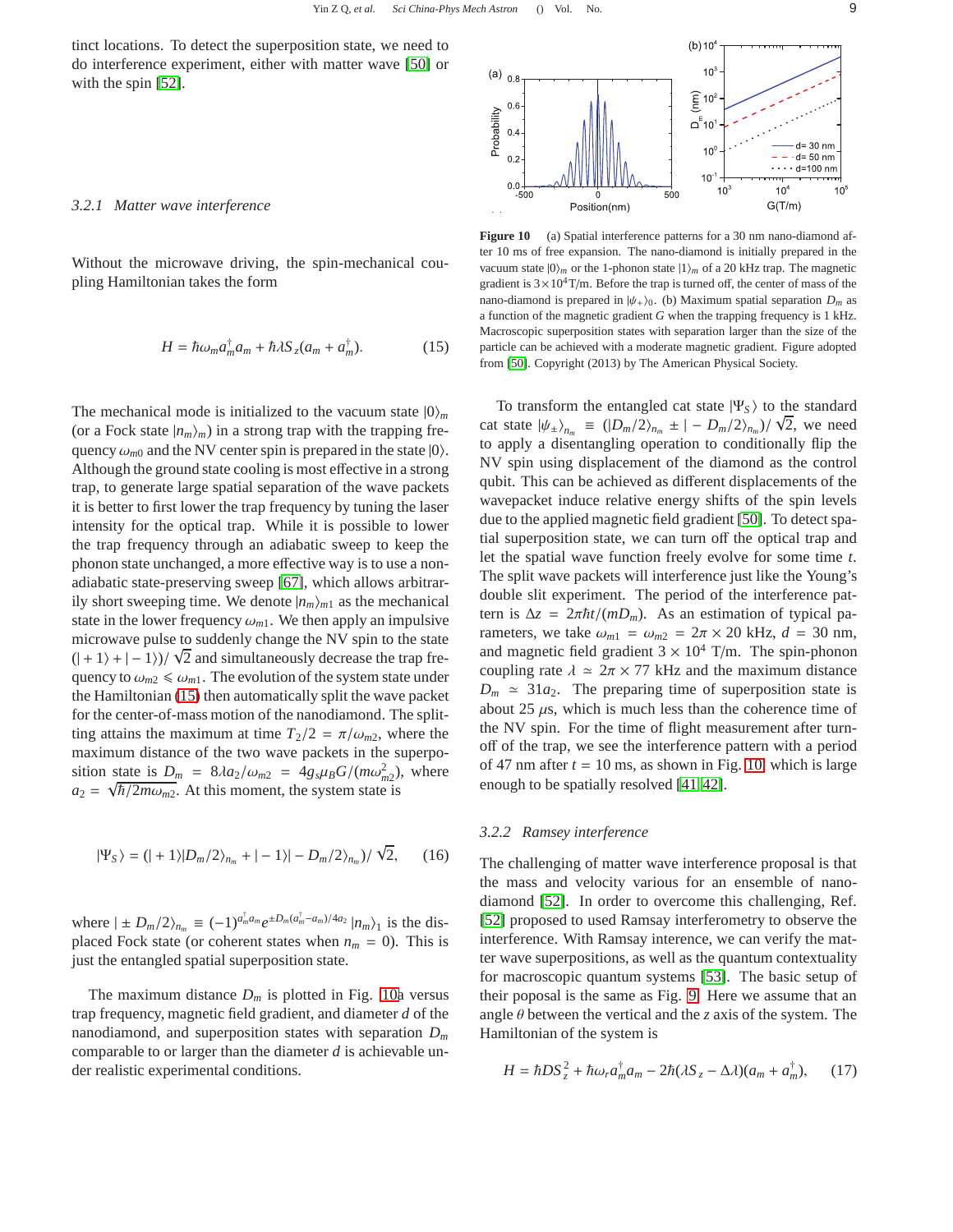where *D* = 2.87 GHz is the zero field splitting, and  $\Delta \lambda$  =  $\frac{1}{2}$ mg cos θ  $\sqrt{\frac{\hbar}{2m}}$  $\frac{\hbar}{2m\omega_r}$ . Let's denote  $\mu = 2(S_z\lambda - \Delta\lambda)/\hbar\omega_r$ . The initial state of resonator is a coherent state  $|\beta\rangle$ . The spin dependent time evolution of the state is  $|\beta(t, S_z)|/|S_z|$ , where  $S_z = 0, \pm 1$ . We get that

$$
\beta(t,S_z)\rangle = e^{-i(D-\omega_r\mu^2)t+i\mu^2\sin(\omega_r t)}|\beta-\mu e^{-i\omega_r t}+\mu\rangle.
$$

A striking feature of this evolution is that the oscillator returns to its original coherent state  $\beta$  for any  $\beta$  and  $S_z$  at time  $t_0 = 2\pi/\omega_r$ .

As an example, we consider a initial separable state  $|\beta\rangle|S_z\rangle$ . By using a strong microwave pulse  $H_{mw} = \hbar\Omega(|+1\rangle\langle0| + |-$ 1) $\langle 0| +$  h.c., we can change the state to  $|\Psi(0)\rangle = \beta \rangle (| + 1 \rangle +$  $|-1\rangle$ )/  $\sqrt{2}$ . The state after an oscillation period  $t_0 = 2\pi/\omega_r$ becomes

$$
|\Psi(t_0)\rangle = |\beta\rangle \Big(\frac{|+1\rangle + e^{i\Delta\phi_g}| - 1\rangle}{\sqrt{2}}\Big). \tag{18}
$$

where we have  $\Delta \phi_g = 16\lambda \Delta \lambda t_0 / (\hbar^2 \omega_r)$ . We apply microwave Hamiltonian  $H_{mw}$  again to transfer the spin population to  $|0\rangle$ . After time  $t_p = \pi/(2\sqrt{2}\Omega)$ , we get

$$
P_0 = \cos^2\left(\frac{\Delta \phi_g}{2}\right),
$$

which can be used to measure the relative phase ∆φ*g*. The detection of ∆φ*<sup>g</sup>* is an evidence for the matter wave superposition state. Besides, as the phase ∆φ*<sup>g</sup>* is not dependent to the initial state  $\beta$ , it is possible to be observed when initial state is thermal.

#### **3.3 Applications as mass spectrometer**

As mentioned above, one of the most attractive features of the system of optically levitated particles is its high mechanical quality factor. The trapped particle can coherently oscillator many times (e.g.,  $10^{10}$  times) before its mechanical energy is damping out. When this kind of almost-perfect mechanical oscillator couples to a long-live quantum object, i.e. NV center electron spin, fantastic quantum phenomena and novel application can be expected.

In Ref. [\[54\]](#page-11-39), we studied the quantum dynamics of a coupled system of a quantum oscillator and a single spin, where the spin is under dynamical decoupling control. Dynamical decoupling control, as an extended version of spin echo technique, has been proved to be an efficient method to prolong the spin coherence time. In Ref. [\[54\]](#page-11-39) we predicted that, under dynamical decoupling control and coupled to a high-quality mechanical oscillator, the spin coherence will exhibit a series of periodic peaks, forming a comb structure (called timecomb in Ref. [\[54\]](#page-11-39)). The peak width is calculated as

$$
\Delta_{q^*} \equiv \frac{2\sqrt{2}}{\gamma_{q^*}} = \frac{T_0}{N\Lambda\sqrt{2n_{\text{th}}+1}}.\tag{19}
$$



Figure 11 (a) The time-comb structure of qubit coherence under 100-pulse CPMG control. For  $\omega_r t \gg 1$ , the comb period is synchronized with the oscillator period  $T_0 = 2\pi/\omega_r$ . (b) Close-up of the coherence peaks. A missing peak at  $\omega_r t = N\pi$  is indicated by the blue dashed line. The peak width is decreasing when getting close to the missing one. (c) Close-up of the narrowest coherence peak, which is centered at  $t_{q^*}$  with width  $\Delta_{q^*}$  (see text). The parameters used in this figure are oscillator frequency 100 kHz, coupling strengt  $\lambda = 0.0001\omega_r$ , temperature  $T = 10$  K and 100-pulse CPMG control.

Two features are notable in the above equation. First, the peak width is inversely proportional to the square root of the thermal occupation number  $n_{\text{th}}$  of the mechanical oscillator, which implies narrower peaks in higher temperature. Second, the peak width is inversely proportional to the control pulse number *N*. Since the control pulse number *N* is related to the total coherent evolution time, and the later can be regarded to a kind of resource in high-precision sensing, we expected that improving the dynamical decoupling control pulse number can improve the measurement sensitivity.

Based on the time-comb structure, we propose an ultra-sensitive mass spectrometer using the coupled qubitoscillator system. Since the peak position in the time axis is synchronized with oscillator period, we propose to infer the oscillator period (and its mass assuming a constant spring coefficient) by measuring the peak position. Obviously according to the error propagation formula, the narrower the peak is, the better sensitivity we will have. The two features mentioned above make the proposed mass spectrometer different to those based on traditional measurement principles. As the peak will be narrower in higher temperature, we propose that the mass spectrometer will have a counterintuitive temperature dependence of the sensitivity (i.e., higher temperature helps improve the sensitivity). This result makes the roomtemperature application of ultra-sensitive mass spectrometer possible. The second feature, as we showed in Ref. [\[54\]](#page-11-39), implies an improved scaling of the measurement sensitivity to the measurement resource. The scaling relation goes beyond the shot-noise scaling and Heisenberg scaling in the quantum metrology theory. The underlying physics which brings about this improved scaling is under further studying.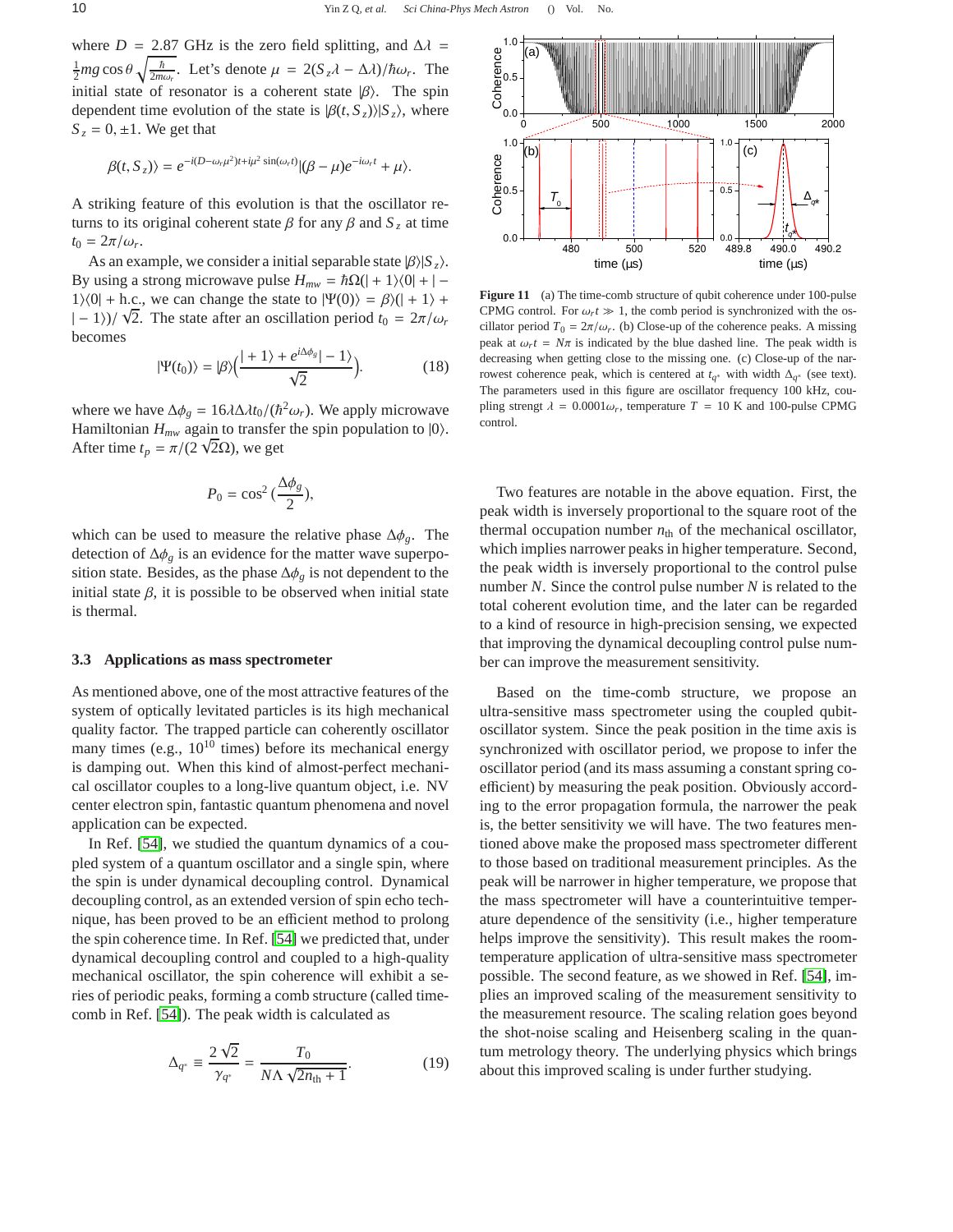### **3.4 Experimental progresses**



**Figure 12** A photograph of a ∼ 100 diameter nanodiamond which is levitated by a optical tweezer (1064 nm). The green color is from an optical pump 532 nm laser. The trapping lens is on the left, and the lens on the right is used to collimate the light exiting the trap. Figure adopted from [\[46\]](#page-11-44). Image credit: J. Adam Fenster, University of Rochester.

<span id="page-10-9"></span>Dielectric nanoparticles have been trapped and cooled optically, as shown in Ref. [\[41,](#page-11-32) [42,](#page-11-33) [44\]](#page-11-35). Following the similar method, trapping nanodiamond in atmosphere pressure has been realized experimentally in 2013 [\[51\]](#page-11-36). The experimental setup is shown in Fig. [12.](#page-10-9) They found the evidence of NV photoluminescence from a nanodiamond in a free-space optical dipole trap. The photoluminescence rates are decreased with increasing trap laser power. The neutral charge state  $(NV<sup>0</sup>)$  can be suppressed by continuous-wave trap.

The charged nanodiamond was also levitated in a linear quadrupole ion trap in air under ambient conditions [\[68\]](#page-12-10). An electric trap has no trapping laser that quenches fluorescence emission. The surface charge has effects on the emission rates of fluorescence spectrum of NV center. However, there is no difference in the spectral properties was found in the experiment. Up to now, there is no report on trapping nanodiamond in vacuum. This is the first problem that should be overcome in future experiment.

### <span id="page-10-8"></span>**4 Conclusion and Outlook**

In this paper we gave a brief review on the field of (opto)nano-mechanical resonator coupling with NV centers electrons spins. We discussed magnetic and strain induced phonon-spin coupling mechanisms. We discussed how to cool the resonator to the ground state and how to manipulate the phonon non-classical states. We also discuss how to realize quantum information processing in this system. We reviewed the progresses in optically trapped nano-diamond with building in NV centers. We discussed how to observe macroscopic quantum interference in the system. We also discussed how to used the system as an ultra-sensitive mass spectrometer in room temperature. Finally, we briefly summarized the experimental progresses.

Here we discuss some new directions and ideas in the field. Up to now, we only consider the first order magnetic gradient induced coupling. It would be interest to study the second order gradient induced spin-resonator coupling. This coupling mechanism may have some new applications and features. For example, it may be used to entangle NV centers with different transition frequencies. It may also be used for cooling mechanical resonator which is out of Lamb-Dicke regime.

Another new direction is to study the coupling between rotation degree of freedom of trapped nano-diamond to the internal NV centers electron spins. Geometric phase, even non-Abelian geometric phase may be induced by mechanical rotation [\[69,](#page-12-11)[70\]](#page-12-12). The rotation may also be cooled and manipulated by NV centers.

It would be interesting to investigate how to cool down the internal temperature of the diamond which hosts the NV centers. As we know, the decay rate of the NV centers electron spins is in verse proportional to the temperature. Only under the low temperature  $T < 10$  K, the decay rate can be decreased to around Hz. By considering the coupling between NV center electron spins and the phonons in the diamond, it would be actively cooled down the temperature of a nanodiamond trapped with an optical tweezers [\[71,](#page-12-13) [72\]](#page-12-14). In this way, we may extend the lifetime of NV centers electron spins around second even at room temperature environment.

Before conclusion, we note that the proposals and schemes discussed in this review should also be applied in other similar systems, such as hybrid mechanical resonator with quantum dots [\[73\]](#page-12-15), <sup>2</sup>8Si nanoparticles with donor spins [\[74\]](#page-12-16), or nanocrystals doped with rare-earth ions [\[75\]](#page-12-17).

*ZQY is funded by the NBRPC (973 Program) 2011CBA00300 (2011CBA00302), NNSFC NO. 11105136, NO. 61435007. NZ is supported by NKBRP (973 Program) 2014CB848700 and NNSFC No. 11374032 and No. 11121403. TL acknowledges the support from Purdue University through the startup fund.*

- <span id="page-10-1"></span><span id="page-10-0"></span>1 The Nobel Prize in Physics 2012, URL [www.nobelprize.org](http://www.nobelprize.org/nobel_prizes/physics/laureates/2012/)
- 2 Wieman C E, Pritchard D E, Wineland D J. Atom cooling, trapping, and quantum manipulation. Rev Mod Phys, 1999, 71: S253.
- <span id="page-10-2"></span>3 Wineland D J. Nobel Lecture: Superposition, entanglement, and raising Schrödingers cat. Rev Mod Phys, 2013, 85: 1103.
- <span id="page-10-3"></span>4 Monroe C, Meekhof D M, King B E, et al. A Schrödinger cat superposition state of an atom. Science, 1996, 272(5265): 1131-1136.
- <span id="page-10-4"></span>5 Einstein A. On the development of our views concerning the nature and constitution of radiation. Phys. Z, 1909, 10: 817.
- <span id="page-10-5"></span>6 Braginski V B, Manukin A B. Ponderomotive effects of electromagnetic radiation. Sov. Phys.łJETP, 1967, 25: 653.
- <span id="page-10-6"></span>7 Ashkin A. Acceleration and trapping of particles by radiation pressure. Phys Rev Lett, 1970, 24: 156.
- <span id="page-10-7"></span>8 Ashkin A, Dziedzic J M. Optical levitation by radiation pressure. Appl Phys Lett, 1971, 19: 283-285.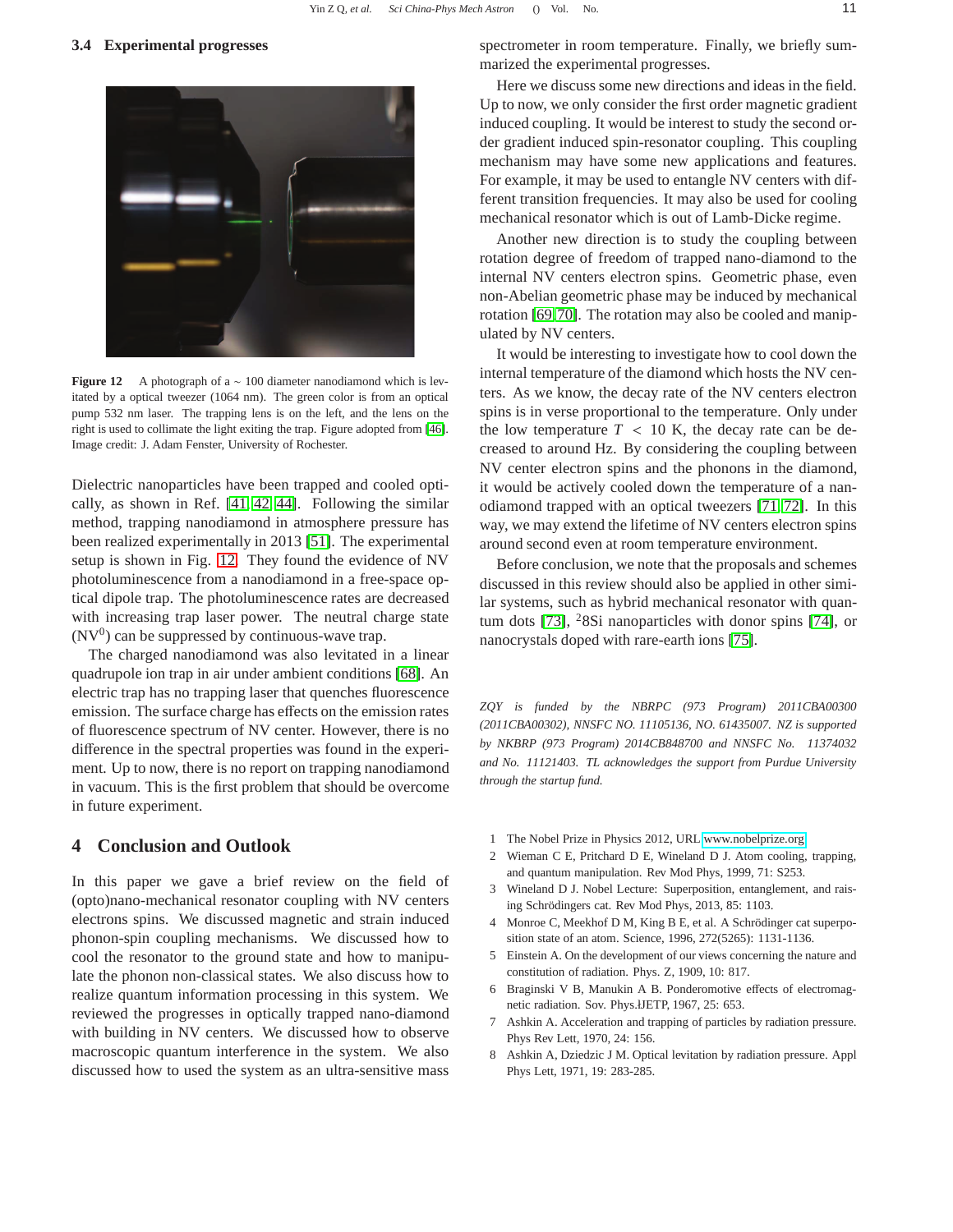- <span id="page-11-0"></span>9 Aspelmeyer M, Meystre P, Schwab K. Quantum optomechanics. Physics Today, 2012, 65: 29-35.
- <span id="page-11-1"></span>10 Aspelmeyer M, Kippenberg T J, Marquardt F. Cavity optomechanics. arXiv preprint, 2013, arXiv:1303.0733.
- 11 Liu Y C; Hu Y W, Wong C W, et a. Review of cavity optomechanical cooling. Chin. Phys. B, 2013, 22: 114213.
- <span id="page-11-2"></span>12 OConnell A D, Hofheinz M, Ansmann M, et al. Quantum ground state and single-phonon control of a mechanical resonator. Nature, 2010, 464: 697-703.
- <span id="page-11-3"></span>13 Teufel J D, Donner T, Li D, et al. Sideband cooling of micromechanical motion to the quantum ground state. Nature, 2011, 475: 359-363.
- <span id="page-11-4"></span>14 Chan J, Alegre T P M, Safavi-Naeini A H, et al. Laser cooling of a nanomechanical oscillator into its quantum ground state. Nature, 2011, 478: 89-92.
- <span id="page-11-5"></span>15 Verhagen E, Deléglise S, Weis S, et al. Quantum-coherent coupling of a mechanical oscillator to an optical cavity mode. Nature, 2012, 482(7383): 63-67.
- <span id="page-11-6"></span>16 Weis S, Riviére R, Delglise S, et al. Optomechanically induced transparency. Science, 2010, 330: 1520-1523.
- <span id="page-11-7"></span>17 Purdy T P, Yu P L, Peterson R W, et al. Strong optomechanical squeezing of light. Phys Rev X, 2013, 3: 031012.
- <span id="page-11-8"></span>18 Wang Y D, Clerk A A. Using Interference for High Fidelity Quantum State Transfer in Optomechanics. Phys Rev Lett, 2012, 108: 153603.
- 19 Andrews R W, Peterson R W, Purdy T P, et al. Bidirectional and efficient conversion between microwave and optical light. Nat Phys, 2014, 10: 321.
- <span id="page-11-9"></span>20 Yin Z, Yang W L, Sun L, et al. Quantum network of superconducting qubits through opto-mechanical interface. arXiv preprint arXiv:1407.4938, 2014.
- <span id="page-11-10"></span>21 Romero-Isart O, Pflanzer A C, Blaser F, et al. Large quantum superpositions and interference of massive nanometer-sized objects. Phys Review Lett, 2011, 107: 020405.
- <span id="page-11-11"></span>22 Romero-Isart O, Juan M L, Quidant R, et al. Toward quantum superposition of living organisms. New J Phys, 2010, 12: 033015.
- <span id="page-11-12"></span>23 Penrose R. On gravity's role in quantum state reduction. General relativity and gravitation, 1996, 28: 581-600.
- <span id="page-11-13"></span>24 Ghirardi G C, Rimini A, Weber T. Unified dynamics for microscopic and macroscopic systems. Phys Rev D, 1986, 34: 470.
- <span id="page-11-14"></span>25 Ghirardi G C, Pearle P, Rimini A. Markov processes in Hilbert space and continuous spontaneous localization of systems of identical particles. Phys Rev A, 1990, 42: 78.
- <span id="page-11-15"></span>26 Wilson-Rae I, Zoller P, Imamoglu A. Laser cooling of a nanomechanical resonator mode to its quantum ground state. Phys Rev Lett, 2004, 92: 075507.
- <span id="page-11-16"></span>27 Bennett S D, Cockins L, Miyahara Y, et al. Strong electromechanical coupling of an atomic force microscope cantilever to a quantum dot. Phys Rev Lett, 2010, 104: 017203.
- <span id="page-11-17"></span>28 Hammerer K, Wallquist M, Genes C, et al. Strong coupling of a mechanical oscillator and a single atom. Phys Rev Lett, 2009, 103: 063005.
- <span id="page-11-18"></span>29 Rabl P, Cappellaro P, Dutt M V G, et al. Strong magnetic coupling between an electronic spin qubit and a mechanical resonator. Phys Rev B, 2009, 79: 041302.
- <span id="page-11-26"></span>30 Rabl P, Kolkowitz S J, Koppens F H L, et al. A quantum spin transducer based on nanoelectromechanical resonator arrays. Nat Phys, 2010, 6: 602-608. p
- <span id="page-11-40"></span>31 Arcizet O, Jacques V, Siria A, et al. A single nitrogen-vacancy defect coupled to a nanomechanical oscillator. Nature Physics, 2011, 7: 879- 883.
- <span id="page-11-19"></span>32 Kolkowitz S, Jayich A C B, Unterreithmeier Q P, et al. Coherent sensing of a mechanical resonator with a single-spin qubit. Science, 2012, 335: 1603-1606.
- <span id="page-11-20"></span>33 Bar-Gill N, Pham L M, Belthangady C, et al. Suppression of spin-bath

dynamics for improved coherence of multi-spin-qubit systems. Nature communications, 2012, 3: 858.

- <span id="page-11-21"></span>34 Balasubramanian G, Neumann P, Twitchen D, et al. Ultralong spin coherence time in isotopically engineered diamond. Nature materials, 2009, 8: 383-387.
- <span id="page-11-22"></span>35 Zhao N, Honert J, Schmid B, et al. Sensing single remote nuclear spins. Nature Nanotechnology, 2012, 7: 657-662.
- <span id="page-11-23"></span>36 Shi F, Kong X, Wang P, et al. Sensing and atomic-scale structure analysis of single nuclear-spin clusters in diamond. Nature Physics, 2014, 10: 21-25.
- <span id="page-11-24"></span>37 Bennett S D, Yao N Y, Otterbach J, et al. Phonon-induced spin-spin interactions in diamond nanostructures: application to spin squeezing. Phys Rev Lett, 2013, 110: 156402.
- <span id="page-11-25"></span>38 Kepesidis K V, Bennett S D, Portolan S, et al. Phonon cooling and lasing with nitrogen-vacancy centers in diamond. Phy Rev B, 2013, 88(6): 064105.
- <span id="page-11-27"></span>39 Zwickl B M, Shanks W E, Jayich A M, et al. High quality mechanical and optical properties of commercial silicon nitride membranes. Applied Physics Letters, 2008, 92: 103125.
- <span id="page-11-28"></span>40 Chang D E, Regal C A, Papp S B, et al. Cavity opto-mechanics using an optically levitated nanosphere. PNAS, 2010, 107: 1005-1010.
- <span id="page-11-32"></span>41 Li T, Kheifets S, Raizen M G. Millikelvin cooling of an optically trapped microsphere in vacuum. Nat Phys, 2011, 7: 527-530.
- <span id="page-11-33"></span>42 Gieseler J, Deutsch B, Quidant R, et al. Subkelvin parametric feedback cooling of a laser-trapped nanoparticle. Phys Rev Lett, 2012, 109: 103603.
- <span id="page-11-34"></span>43 Yin Z, Li T, Feng M. Three-dimensional cooling and detection of a nanosphere with a single cavity. Phys Rev A, 2011, 83: 013816.
- <span id="page-11-35"></span>44 Kiesel N, Blaser F, Delić U, et al. Cavity cooling of an optically levitated submicron particle. PNAS, 2013, 110: 14180-14185.
- 45 Yin Z, Geraci A A, Li T. Optomechanics of Levitated Dielectric Particles. Int J Mod Phys B, 2013, 27: 1330018.
- <span id="page-11-44"></span>46 Neukirch L P, Vamivakas A N. Nano-optomechanics with optically levitated nanoparticles. Contemporary Physics, 2014 (ahead-of-print): 1- 15.
- 47 Nie W, Lan Y, Li Y, et al. Dynamics of a levitated nanosphere by optomechanical coupling and Casimir interaction. Physical Review A, 2013, 88: 063849.
- <span id="page-11-29"></span>48 Nie W J, Lan Y H, Li Y, et al. Generating large steady-state optomechanical entanglement by the action of Casimir force[J]. Science China Physics, Mechanics & Astronomy, 2014, 57: 2276-2284.
- <span id="page-11-30"></span>49 Liu Y C, Liu R S, Dong C H, et al. Cooling mechanical resonators to quantum ground state from room temperature, 2014, arXiv:1406.7359.
- <span id="page-11-31"></span>50 Yin Z, Li T, Zhang X, et al. Large quantum superpositions of a levitated nanodiamond through spin-optomechanical coupling. Phys Rev A, 2013, 88: 033614.
- <span id="page-11-36"></span>51 Neukirch L P, Gieseler J, Quidant R, et al. Observation of nitrogen vacancy photoluminescence from an optically levitated nanodiamond. Optics letters, 2013, 38: 2976-2979.
- <span id="page-11-37"></span>52 Scala M, Kim M S, Morley G W, et al. Matter-wave interferometry of a levitated thermal nano-oscillator induced and probed by a spin. Phys Rev Lett, 2013, 111: 180403.
- <span id="page-11-38"></span>53 Asadian A, Brukner C, Rabl P. Probing Macroscopic Realism via Ramsey Correlation Measurements. Phys Rev Lett, 2014, 112: 190402.
- <span id="page-11-39"></span>54 Zhao N, Yin Z. Room-temperature ultra-sensitive mass spectrometer via dynamic decoupling. Phys Rev A, 2013, 90:042118.
- <span id="page-11-41"></span>55 Rabl P. Cooling of mechanical motion with a two-level system: The high-temperature regime. Phys Rev B, 2010, 82: 165320.
- <span id="page-11-42"></span>56 Zhou L, Wei L F, Gao M, et al. Strong coupling between two distant electronic spins via a nanomechanical resonator. Phys Rev A, 2010, 81: 042323.
- <span id="page-11-43"></span>57 Xu Z Y, Hu Y M, Yang W L, et al. Deterministically entangling distant nitrogen-vacancy centers by a nanomechanical cantilever. Phys Rev A,